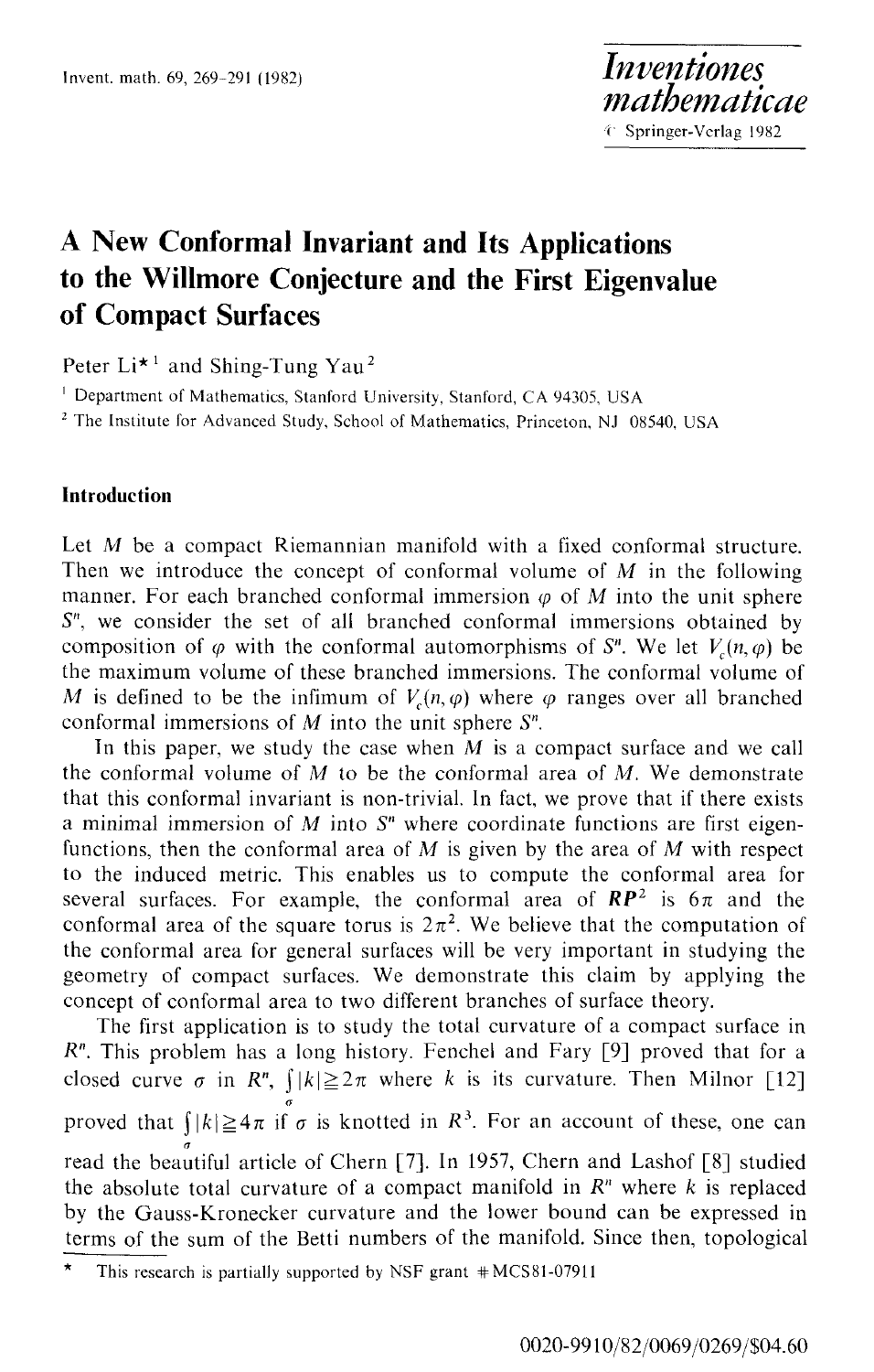methods have been introduced in the study of the total curvature, and the concept of tight manifolds has been studied extensively by Kuiper, Pohl, Banchoff, and others. In fact, a whole book is needed to give a full account of this theory. On the other hand, in 1965 Willmore [16] proposed to study a different total curvature for surfaces M embedded in  $R^3$ . Instead of the Gauss curvature, he proposed to estimate the quantity  $\int H^2$ , where H is the mean

curvature of M. In [16] Willmore computed  $\int H^2$  for all circular tori in  $R^3$  and found that  $H^2 \geq 2\pi^2$  with equality only for the Clifford torus. Based on his computation, he conjectured that  $(H^2 \geq 2\pi^2$  for all embedded surfaces in  $R^3$ which has genus one. For a long time the only known lower estimate for  $H^2$ came from the following argument. By using a simple arithmetic, one can estimate  $H^2$  in terms of  $K^+$  from below where  $K^+$  is the positive part of the curvature. Since  $K^+\geq 4\pi$ , one obtains  $(H^2\geq 4\pi$ . Although there are deeper and more intricate arguments due to Wingten [17] and Rodriguez and Guadalope [14] for knotted compact surfaces in  $R<sup>4</sup>$ , their basic ideas were of similar structure and special properties of  $H^2$  were not utilized. (For more arguments of this type, we refer the reader to articles of B.Y. Chen [4] and Proposition 2 of  $§5$ .)

In this paper we prove that for any compact surface in  $R^n$ ,  $\parallel H^2$  is not less

M than the conformal area of  $M$  and equality holds iff  $M$  is the sterographic projected image of a minimal surface in  $S<sup>n</sup>$  whose coordinate functions are first eigenfunctions. As a corollary, we prove that  $\int_{\mathbf{R}P^2} H^2 \ge 6\pi^2$  for any branched

immersion of  $RP^2$  into  $R^n$  and that equality holds only if it is a sterographic projection of a minimal surface in  $S^4$  to  $R^4$ . We also prove that if M is conformally equivalent to the square torus, then for any branched immersion of M into  $R^n$ ,  $\int H^2 \geq 2\pi^2$ . In fact the same inequality holds if M is conformally equivalent to elements in an open region in the modular space of genus one. Equality holds only if  $M$  is the sterographic projected image of some embedded minimal torus of  $S<sup>3</sup>$  which is conformally equivalent to the square torus.

For the purpose of estimating  $H^2$ , one can redefine the concept of conformal area so that it depends also on the topology of the immersion. In particular, we can prove that for any branched minimal immersion of M into  $R^n$ , if the self-intersection of M is non-trivial then  $\int H^2 \ge 8\pi$ .

The second application of the concept of conformal area is to give an upper estimate of the first eigenvalue of a compact surface  $M$ . We prove that the first eigenvalue is not greater than  $\frac{2V_c(M)}{V(M)}$  where  $V(M)$  is the area of M. Equality holds if and only if  $M$  is a minimal surface of the unit sphere whose coordinate functions are first eigenfunctions. This inequality is sharp if M is  $RP<sup>2</sup>$  or if M is the square torus. Since we can estimate  $V<sub>c</sub>(M)$  in terms of the genus of M, we can estimate  $\lambda_1 V(M)$  from above by a absolute constant depending only on the genus of  $M$ . This type of estimates originated from Szegö [15], who was the first one to estimate  $\lambda_1$  for a simply connected domain in  $R^2$ . His method was then used by Hersch [10] to give an upper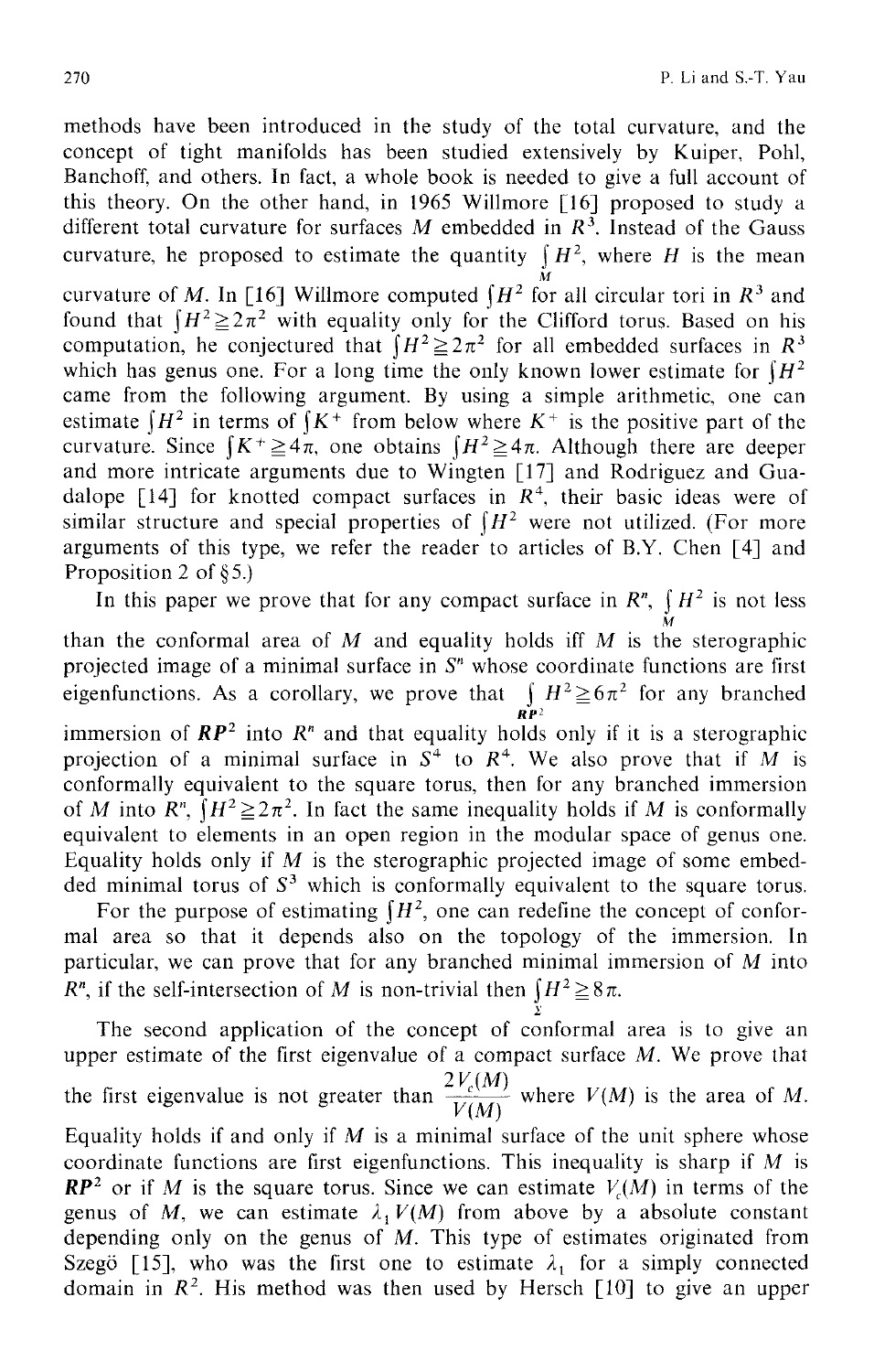bound for the first eigenvalue of any metric on  $S<sup>2</sup>$ . Then using a method of branched covering, Yang and Yau [18] gave an upper estimate of  $\lambda$ ,  $V(M)$  for any Riemann surface in terms of its genus. Our method here has the advantage of being applicable to non-orientable surfaces and the estimates are sharp in many cases. We would also like to point out that in an article [1] of Berger, he raised some interesting questions concerning the above problem.

Some other simple applications are that for a minimal surface M in the unit sphere  $S^n$ :

(i) if M is homeomorphic to  $\mathbb{RP}^2$ , then  $V(M) \ge 6\pi$ .

(ii) if M is conformally equivalent to the square torus, then  $V(M) \geq 2\pi^2$ .

(iii) if  $V(M) < 8\pi$ , then M must be embedded.

Finally, we give upper estimate for the first eigenvalue of a Kähler manifold in terms of its Kähler class and some information of a meromorphic function on the manifold.

We shall point out that J.P. Bourguignon has obtained upper estimate for the first eigenvalue of  $RP^2$  by utilizing some special properties of the projective group.

This work was done while both authors were visiting the University of California at San Diego in 1980. We would like to thank them for their hospitality.

#### **w 1. Non-degenerate Conformal Maps from a Manifold Into the Unit Sphere**

Let M be a m-dimensional compact manifold which admits a conformal map  $\phi$ into the *n*-dimensional unit sphere  $S<sup>n</sup>$ . Let  $ds<sup>2</sup>$  be the metric on M and  $ds<sup>2</sup>$  be the standard metric on  $S<sup>n</sup>$ . Then

$$
\phi^* ds_0^2 = \alpha(x) \, ds^2 \tag{1.1}
$$

where  $\alpha$  is a non-degenerate function defined on M.

If G denotes the group of conformal diffeomorphisms of  $S<sup>n</sup>$ , then we define the *n*-conformal volume of  $\phi$  by

$$
V_c(n,\phi) = \sup_{g \in G} \int_{M} dV_g = \sup_{g \in G} \int_{M} |F(g \circ \phi)|^2 dV_M, \tag{1.2}
$$

where  $dV_g$  is the volume element (possibly degenerate) associated to the tensor  $\phi^* g^* ds^2$ .

The *n-conformal volume of M* is then defined to be

$$
V_c(n, M) = \inf_{\phi} V_c(n, \phi)
$$
\n(1.3)

where  $\phi$  runs over all non-degenerate conformal mappings of M into S<sup>n</sup>.

Fact 1. If M admits a degree d conformal map onto another manifold N, then

$$
V_c(n, M) \leq |d| V_c(n, N). \tag{1.4}
$$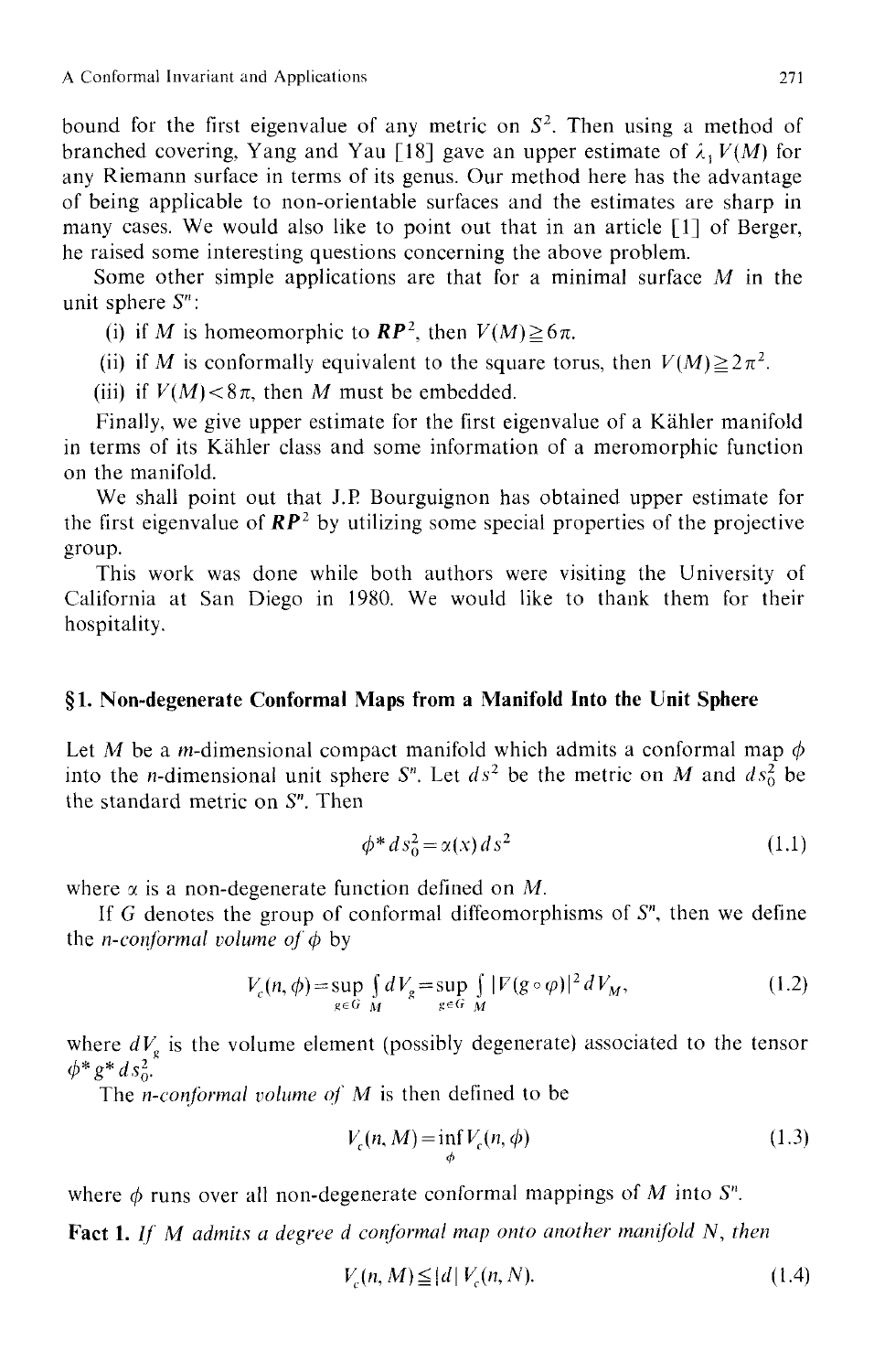Since any compact surface can be conformally branched over  $S^2$  or  $RP^2$ , we can apply the above inequality to give an upper estimate of the conformal area of any compact surface in terms of the degree of the conformal map and the conformal area of  $S^2$  or  $\mathbb{RP}^2$ . The conformal area of  $S^2$  is easily seen to be  $4\pi$  (see Fact 2). In §3, we shall prove that  $V_c(n, RP^2)=6\pi$  for  $n\geq 4$ . If  $\Sigma$  is an orientable surface without boundary, then by the theorem of Riemann-Roch, we can choose a conformal map onto  $S^2$  with degree  $\leq (g+1)$  where g is the genus of  $\Sigma$ . If  $\Sigma$  is a non-orientable surface, then a double cover  $\tilde{\Sigma}$  of  $\Sigma$  is orientable and we can choose a conformal map from  $\tilde{\Sigma}$  onto  $S^2$  which commutes with the deck transformation of  $\tilde{\Sigma}$  and the antipodal map of  $S^2$ . For example, let s be a meromorphic one form on  $\tilde{\Sigma}$  and  $\sigma$  be the deck transformation. Then  $\overline{s(\sigma)}$  is also a meromorphic one form and  $\sqrt{-1} s \overline{s(\sigma)}^{-1}$  defines a meromorphic function from  $\tilde{\Sigma}$  onto  $S^2$ . Since antipodal map of  $S^2$  is given by  $z \rightarrow -\bar{z}^{-1}$ , we obtain a conformal map onto  $RP^2$ . The degree of this map is  $2(g(\tilde{\Sigma})+1)$ . In conclusion, if  $\Sigma$  is orientable,  $V_c(n,\Sigma) \leq 4(g(\Sigma)+1)\pi$  for  $n \geq 2$ . If  $\Sigma$ is non-orientable,  $V_c(n,\Sigma) \leq 12(g(\Sigma)+1)\pi$  for  $n \geq 4$ . Note that we do not compute  $V_c(3, \mathbb{RP}^2)$ . However, the arguments in §4 show that  $V_c(3, \mathbb{RP}^2) \ge 8\pi$ .

Fact 2. *If M is of dimension m, then* 

$$
V_c(n, M) \ge V_c(n, S^m) = V(S^m). \tag{1.5}
$$

To see this, let  $\theta$  be a point on  $S<sup>n</sup>$ , and  $g<sub>0</sub>(t)$  be the one parameter conformal subgroup of G generated by the gradient of the linear function of  $\mathbb{R}^{n+1}$  in the direction  $\theta$ . Then, for all t,  $g_{\theta}(t)$  fixes the points  $\theta$  and  $-\theta$ . Moreover

$$
\lim_{t \to \infty} g_{\theta}(t)(x) = \theta \tag{1.6}
$$

for all  $x \in S^n - \{-\theta\}$ . Notice that  $g_\theta$  corresponds to the homotheties of  $\mathbb{R}^n$  by stereographic projection with poles at  $\theta$ . Therefore, if  $\phi: M \rightarrow S^{n}$  is a conformal map whose differential has rank m at x, the volume of  $g_{-\phi(x)}(t) \circ \phi(M)$  will tend to some non-trivial integral multiple of the volume of  $S<sup>m</sup>$  as  $t\rightarrow\infty$  because  $g_{-\phi(x)}(t)$  has the same effect as blowing up the picture on the tangent space of  $S<sup>n</sup>$  at  $\phi(x)$ . From now on, we will denote this procedure as *blowing up at the point*  $\phi(x)$ *. The identity*  $V_a(n, S^m) = V(S^m)$  *for all n will be discuss in §3.* 

**Fact 3.** If M is of dimension m, and  $\varphi$ :  $M \rightarrow S^{n}$  is a conformal map with the *property that there exists exactly k distinct points on M*  ${x_i}_{i=1}^k$  *such that*  $\varphi(x_i)$  $= p \in S^n$  for all  $1 \leq i \leq k$ , then  $V_c(n, \varphi) \geq kV(S^m)$ .

This follows from the same arguments as in Fact 2. One blows up at the point  $p$  and obtains  $k$  totally geodesic spheres through  $p$  in the limit, hence provide the lower bound. In general, we will denote such a point p to be a **kpoint** indicating its preimage set consists of k points.

Fact 4. For an integer n such that a conformal map  $\phi$ :  $M \rightarrow S^n$  exists, we have *obviously the inequality* 

$$
V_c(n, M) \ge V_c(n+1, M). \tag{1.7}
$$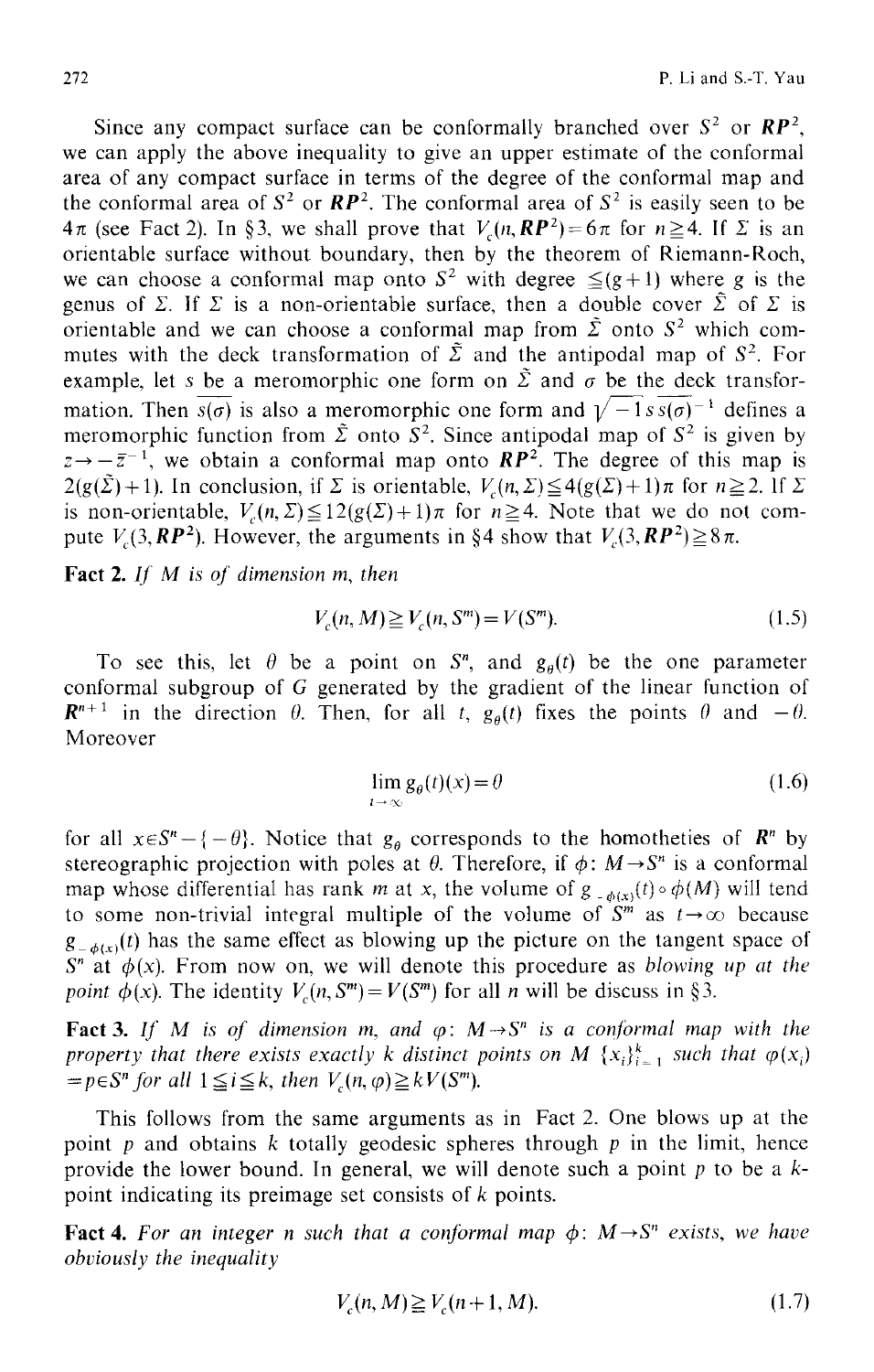A Conformal lnvariant and Applications 273

In view of this, we define the conformal volume of M to be

$$
V_c(M) = \lim_{n \to \infty} V_c(n, M). \tag{1.8}
$$

*Question 1.* For any compact manifold M, can one find a conformal mapping  $\phi$ of M into some S<sup>n</sup> such that  $V_c(n, \phi) = V_c(n, M)$ . If M is of dimension two, this is closely related to the question of whether the area of a minimally embedded surface in  $S<sup>n</sup>$  is the same as its *n*-conformal area. We shall prove that for compact minimal surfaces (without boundary) of S", and for minimal submanifolds of dimension  $m\geq 3$  which are obtained as orbits in  $S<sup>n</sup>$  under the action of some subgroup of  $O(n+1)$ ,

$$
V_c(n, M) \le V(M). \tag{1.9}
$$

In fact, for a special class of minimal surfaces in  $S<sup>n</sup>$ , we shall also prove that

$$
V_c(n, M) \ge V(M). \tag{1.10}
$$

*Question 2.* If the *n*-conformal volume of a *m*-dimensional manifold is equal to the volume of  $S^m$ , is the manifold necessarily conformal to  $S^m$ ?

When the manifold has non-trivial boundary, we define  $V<sub>c</sub>(n, M)$  in the same way as above. Then clearly we have the following

Fact 5. If M is a subdomain of another manifold N, then for all n,  $V_c(n, M) \leq V_c(n, N)$ . Hence to obtain an upper estimate of the conformal area for *any compact surface*  $\Sigma$  *with boundary, we can embed*  $\Sigma$  *conformally into another compact surface*  $\tilde{\Sigma}$  without boundary so that each component of  $\partial \Sigma$  bounds a disk in  $\tilde{\Sigma}$ . The conformal area of  $\tilde{\Sigma}$  has already been estimated in Fact 1. Therefore we have an upper estimate of the conformal area of any compact surface *depending only on the topology of the surface.* 

Finally, we remark that we can refine the concept of conformal volume so that it is sensitive to the topology of the map  $\phi: M \rightarrow S^n$ . This is very useful for the study of the Willmore conjecture in  $\S 4$ . This concept can be described as follows.

Let  $\phi: M \rightarrow S^n$  be a fixed non-degenerate conformal map. Then we define  $V_{c,\phi}(n, M)$  to be the infimum of all  $V_c(n, \psi)$  where  $\psi$  is a conformal map so that  $\psi = F \circ \phi$  for some diffeomorphism of F of S<sup>n</sup>. We see from Fact 3 that if  $\phi$  is an immersion,  $V_{c,\phi}(n, M)$  is not less than the product of the volume of  $S^m$  with the number of times of its multiplicity at one point.

## **w Relationship Between the First Eigenvalue and the Conformal Area for Surfaces**

**Theorem 1.** Let M be a compact surface (possibly with boundary). Let  $\lambda_1 > 0$  be *its first non-zero eigenvalue for the Laplacian (with Neumann boundary condition if*  $\partial M \neq 0$ *). Then* 

$$
\lambda_1 \cdot V(M) \le 2V_c(n, M) \tag{2.1}
$$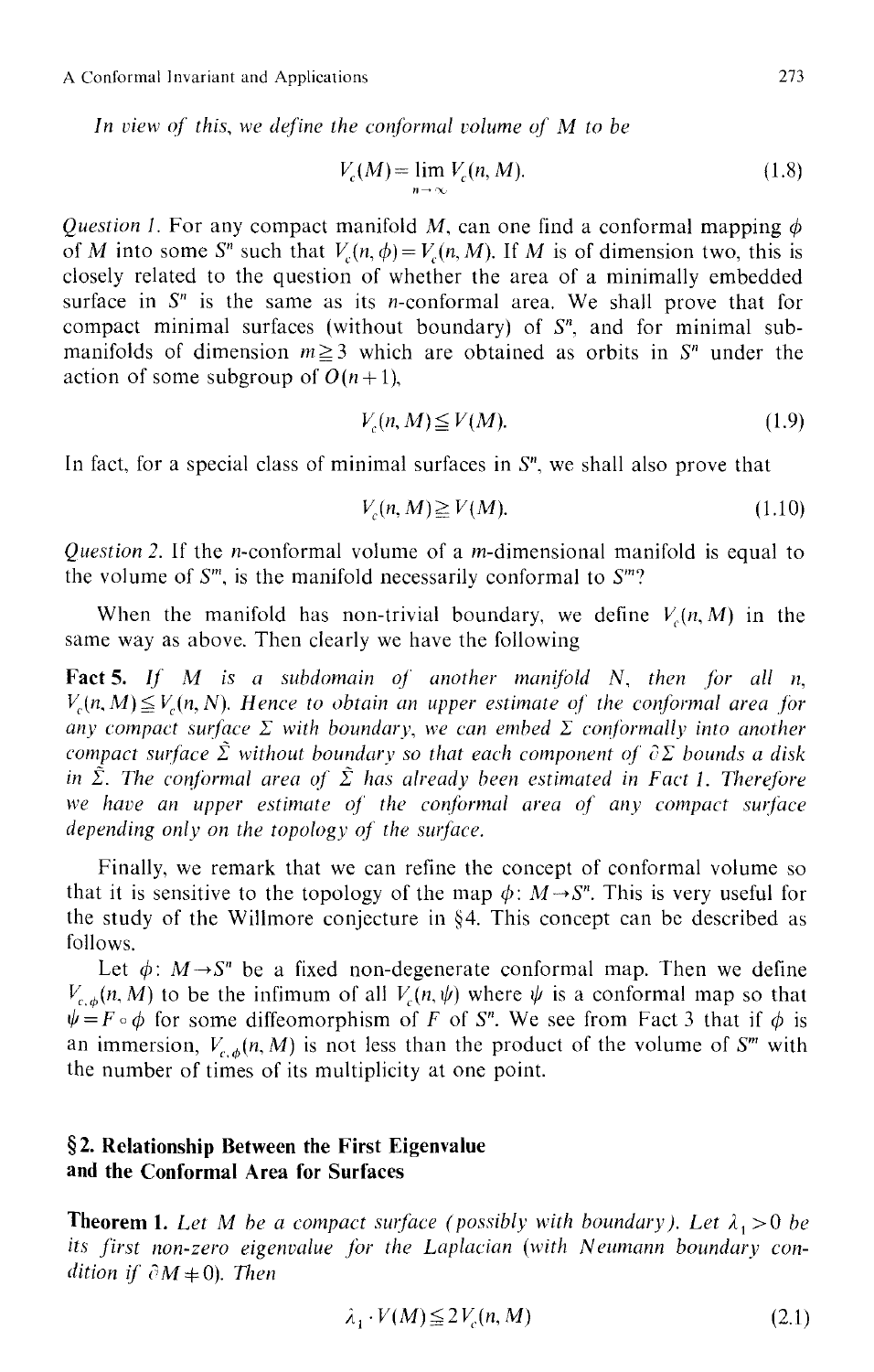*for all n where*  $V(n, M)$  *is defined (i.e., there exists a conformal mapping*  $\phi$ *):*  $M \rightarrow S^n$ ). Equality implies M must be a minimal surface of  $S^n$ , moreover the *immersion is given by a subspace of the first eigenspace. Hence by a result of Cheng* [5], we *can assume that n is less than a constant depending only on the genus of M.* 

*Proof.* We shall utilize the variational characteristic of  $\lambda_1$  given by

$$
\lambda_1 = \inf \frac{\int_{M} |\nabla f|^2}{\int_{M} f^2},
$$
\n(2.2)

where inf is taken over all Lipschitz functions with  $\int f = 0$ .

Let  $\phi$  be a conformal map of M into  $S<sup>n</sup>$  so that

$$
V_c(n,\phi) \le V_c(n,M) + \varepsilon. \tag{2.3}
$$

M

Suppose  $X_i$ 's are the coordinate functions of  $\mathbb{R}^{n+1}$ , we claim that there exists an element  $g \in G$ , the conformal group of  $S<sup>n</sup>$ , such that

$$
\int_{M} X_{i} \circ g \circ \phi = 0, \quad \text{for all } 1 \leq i \leq n+1. \tag{2.4}
$$

The action of G can be extended to the unit ball  $B^{n+1}$  bounded by  $S^n$  in  $\mathbb{R}^{n+1}$ . The isotropic subgroup at the origin is simply  $O(n+1)$ . For each point  $A \in B^{n+1}$  with  $A \neq 0$ , one obtains a conformal vector field  $V_A$  on  $S^n$  by projecting  $A/||A||$  on the tangent space of each point of  $S<sup>n</sup>$ . The conformal vector field extends to be a conformal vector field of  $B^{n+1}$ . It generates a one-parameter family of conformal automorphism  $g(t)$  of  $B^{n+1}$  onto itself. In the group  $g(t)$ , there exists a unique conformal automorphism  $g_A$  which maps the origin to A. In this way, one obtains an embedding of  $B^{n+1}$  into G. Call this embedding F.

We defined a map from  $F(B^{n+1})$  to  $B^{n+1}$  in the following manner. For  $g \in F(B^{n+1})$ , we associate the point

$$
H(g) = \frac{1}{V(M)} \int_{M} X \circ g \circ \phi \in B^{n+1}.
$$
 (2.5)

 $H \circ F$  maps  $B^{n+1}$  into itself, and when prolonged by continuity to  $\partial B^{n+1} = S^n$  is the identity map. By a standard topological argument,  $H \circ F$  must be surjective. Hence, in particular, there exists  $g \in F(B^{n+1})$  such that  $H(g)=0$ . This establishes our claim (2.4).

Now we may use  $X_i \circ g \circ \phi$  as trial functions in (2.2). One observes that

$$
\int_{g} |V X_i \circ g \circ \phi|^2 = \int_{M} (g \circ \phi)^* \left[ |V X_i|^2 \, dV \right] \tag{2.6}
$$

for each  $1 \leq i \leq n+1$ . Therefore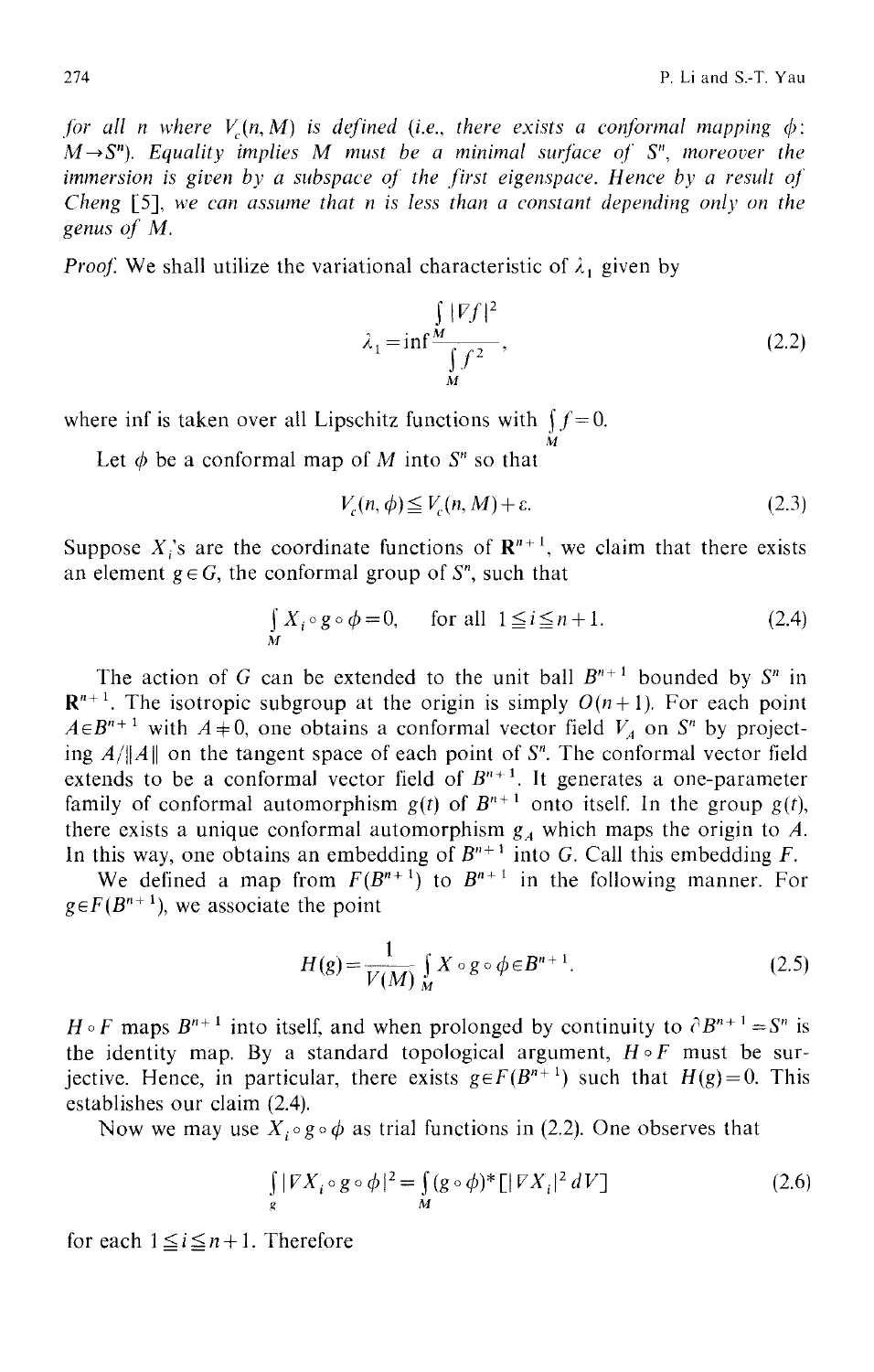A Conformal lnvariant and Applications

$$
\sum_{i=1}^{n+1} \int_{M} |\nabla X_{i} \circ g \circ \phi|^{2} = \int_{M} (g \circ \phi)^{*} \left[ \sum_{i} |\nabla X_{i}|^{2} dV \right]
$$
  

$$
= 2 \int_{M} (g \circ \phi)^{*} dV
$$
  

$$
\leq 2 V_{c}(n, \phi)
$$
  

$$
\leq 2 (V_{c}(n, M) + \varepsilon).
$$
 (2.7)

On the other hand,

$$
\sum_{i=1}^{n+1} \int_{M} (X_i \circ g \circ \phi)^2 = \int_{M} \sum_{i} (X_i \circ g \circ \phi)^2
$$
  
=  $V(M)$  (2.8)

since  $\sum X_i^2 = 1$ . By (2.2), we find that i

$$
\lambda_1 \sum_{i \ M} \int_M (X_i \circ g \circ \phi)^2 \leq \sum_{i \ M} |\mathcal{V}(X_i \circ g \circ \phi)|^2. \tag{2.9}
$$

This implies

$$
\lambda_1 V(M) \le 2(V_c(n, M) + \varepsilon). \tag{2.10}
$$

Inequality (2.1) follows by letting  $\varepsilon \rightarrow 0$ .

We now assume that (2.1) holds with equality. By scaling, we may assume

$$
\lambda_1 = 2,\tag{2.11}
$$

hence

$$
V(M) = V_c(n, M). \tag{2.12}
$$

Suppose  $\phi_k$ :  $M \rightarrow S^n$  is a sequence of conformal mappings such that

$$
\lim_{k \to \infty} V_c(n, \phi_k) = V_c(n, M) \tag{2.13}
$$

and

$$
\iint_{M} X_{i} \circ \phi_{k} = 0 \tag{2.14}
$$

for all  $i$  and  $k$ . Then by choosing coordinates appropriately, we may assume that

l.

$$
\lim_{k \to \infty} \int_{M} (X_i \circ \phi_k)^2 > 0 \tag{2.15}
$$

for  $1 \leq i \leq N$ , and

$$
\lim_{k \to \infty} \int_{M} (X_i \circ \phi_k)^2 = 0 \tag{2.16}
$$

for  $N+1 \leq i \leq n+1$ , with some N. Equations (2.2), (2.7), and (2.11) imply

$$
2V_c(n, \phi_k) \ge \sum_{i=1}^{n+1} \int_{M} |\nabla X_i \circ \phi_k|^2
$$
  
 
$$
\ge 2 \sum_{i=1}^{n+1} \int_{M} (X_i \circ \phi_k)^2.
$$
 (2.17)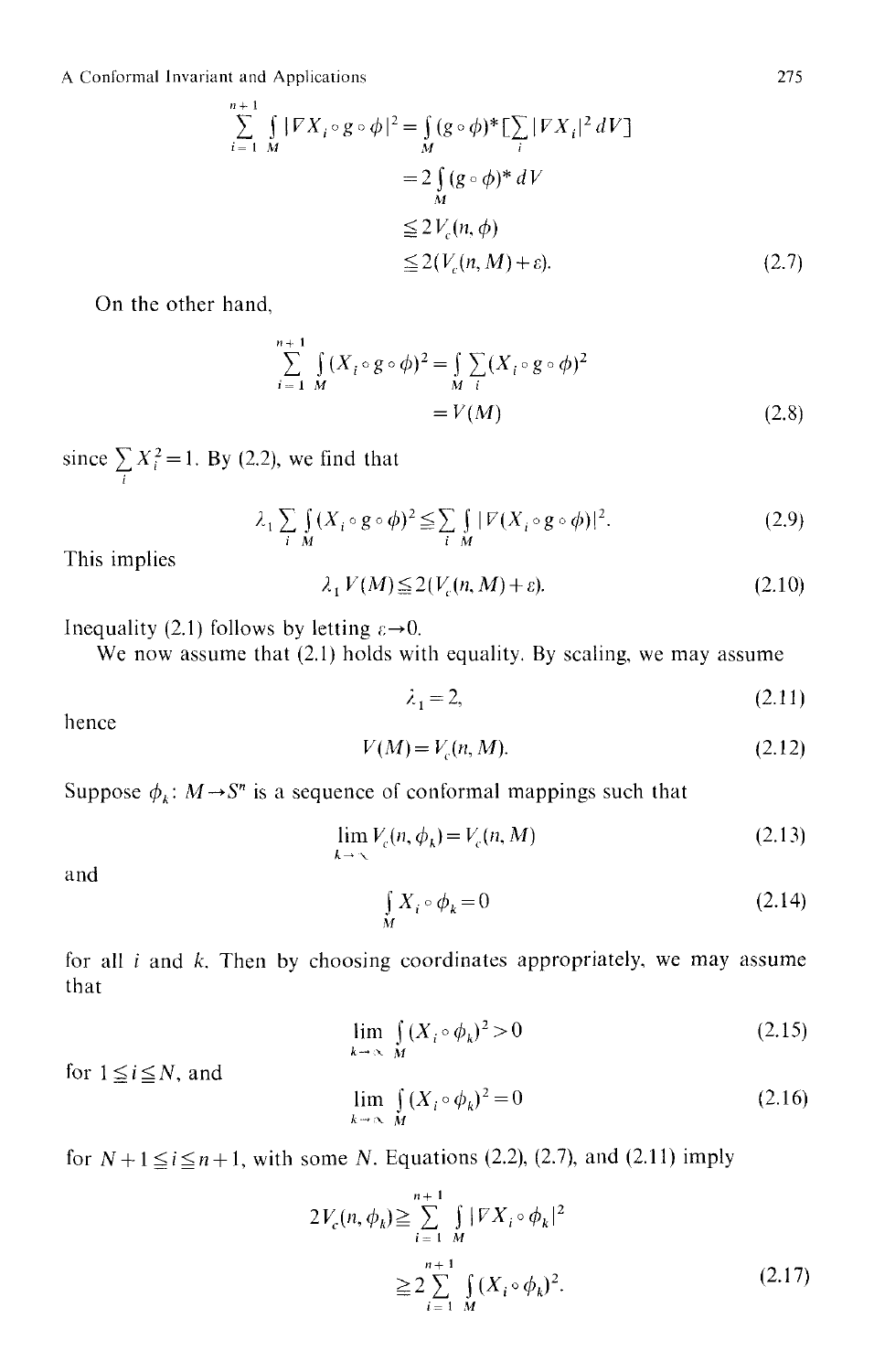Taking the limit as  $k \rightarrow \infty$ , this yields

$$
V_c(n, M) \ge \lim_{k \to \infty} \sum_{i=1}^{n+1} \int_M (X_i \circ \phi_k)^2.
$$
 (2.18)

On the other hand, the fact that

$$
\sum_{i=1}^{n+1} \int_{M} (X_i \circ \phi_k)^2 = V(M) \tag{2.19}
$$

implies

$$
\lim_{k \to \infty} \sum_{i=1}^{n+1} \int_{M} (X_i \circ \phi_k)^2 = V(M). \tag{2.20}
$$

This together with (2.15) and (2.16) means

$$
\lim_{k \to \infty} \sum_{i=1}^{N} \int_{M} (X_i \circ \phi_k)^2 = V(M). \tag{2.21}
$$

The assumption  $(2.12)$  therefore implies that the inequalities in  $(2.17)$  become equalities when passed to the limit as  $k \rightarrow \infty$ . We can therefore assume that for each  $1 \leq i \leq n+1$ , the functions  $X_i \circ \phi_k$  converges weakly in  $H_{1,2}(M)$  and strongly in  $L_2(M)$  to some function  $\psi_i$ . Clearly

$$
\sum_{i=1}^{n+1} \psi_i^2 = 1\tag{2.22}
$$

almost everywhere, and

$$
\psi_i = 0 \quad \text{for} \quad N + 1 \le i \le n + 1. \tag{2.23}
$$

Moreover,

$$
\lim_{k \to \infty} \int_{M} |FX_i \circ \phi_k|^2 = \lambda_1 \int_{M} \psi_i^2
$$

for  $1 \le i \le N$ . Therefore the sequence  $\{X_i \circ \phi_k\}$  in fact converge to  $\{\psi_i\}$  strongly in  $H_{1,2}(M)$  and  $\psi_i$  are first eigenfunctions of M. In particular, the map  $(\psi_1, \ldots, \psi_N)$  defines a smooth conformal mapping of M in  $S^{N-1}$ .

Taking the Laplacian of (2.22), we obtain

$$
\sum_{i=1}^{N} |\nabla \psi_i|^2 = 2 \sum_{i=1}^{N} \psi_i^2 = 2 = \lambda_1.
$$
 (2.24)

Together with the fact that  $(\psi_1, \ldots, \psi_N)$  is conformal, we conclude that it must be an isometry. Hence M is therefore a minimal submanifold of  $S^{N-1}$ given by  $(\psi_1, \ldots, \psi_N)$ .

A theorem of Yang and the second author can be obtained as a corollary of Theorem 1. They proved that if  $M$  is a surface of genus g, then

$$
\lambda_1 V(M) \le 8\pi (1+g). \tag{2.25}
$$

According to Theorem 1, in order to prove this, we only need to estimate the conformal volume of M from above. By Riemann-Roch, we know there exist a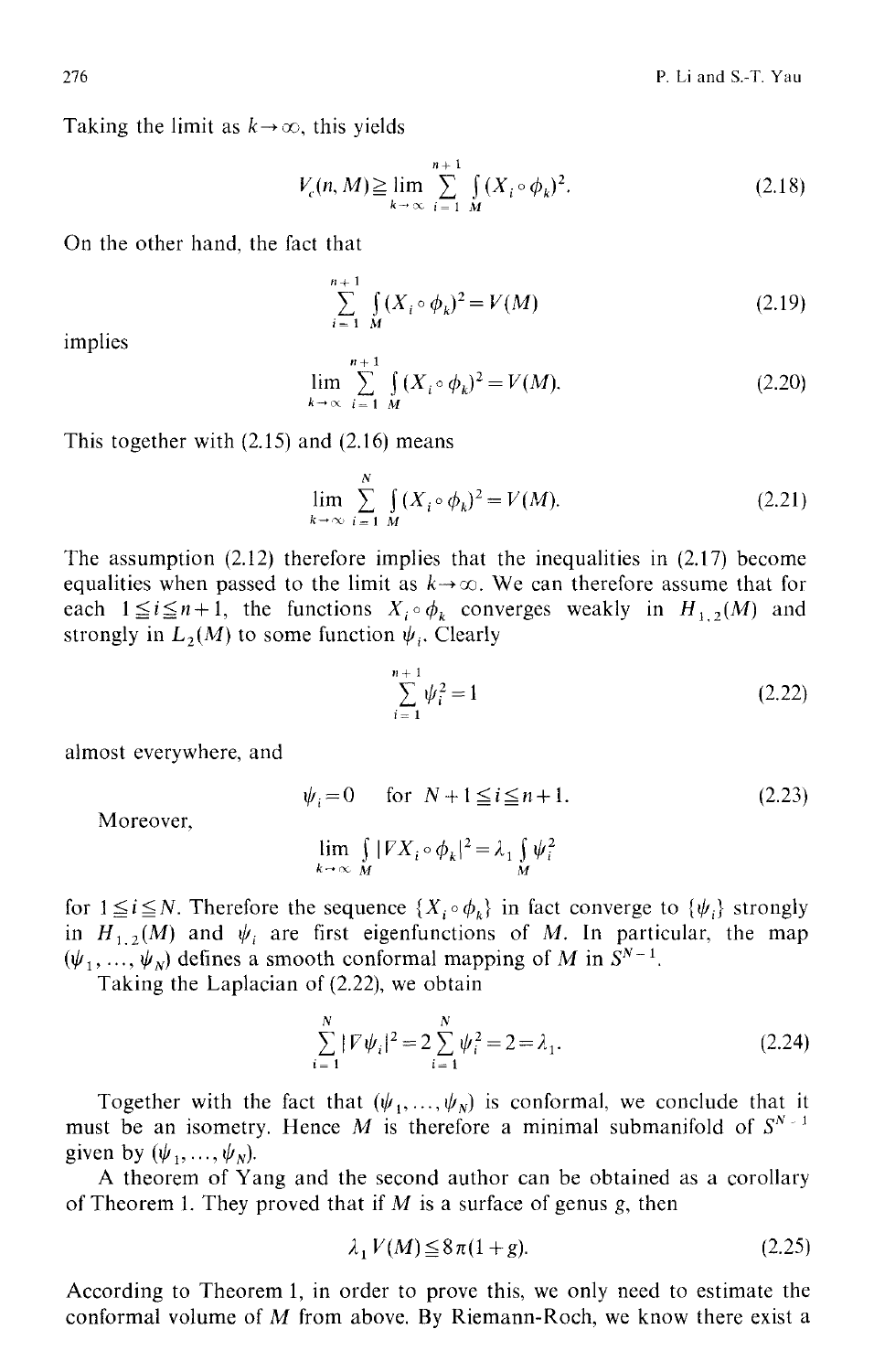map  $\phi: M \rightarrow S^2$  which is a conformal branch covering of M over S<sup>2</sup> with  $|deg(\phi)| \leq (1 + g)$ . Hence, by Fact 1

$$
2V_c(2, M) \le 2(1+g)V_c(2, S^2)
$$
  
= 8\pi(1+g),

as to be proved. The theorem in [18] is however stronger than ours, because they have proved

$$
\sum_{i=1}^{3} \frac{1}{\lambda_i} \ge \frac{3V(M)}{8\pi(1+g)}
$$

which implied (2.25).

Corollary 1. Let M be a compact surface without boundary of genus 1. If M is *conformally equivalent to a flat torus with lattice generated by*  $\{(1,0),(x,y)\},\$ *where*  $0 \le x \le \frac{1}{2}$  *and*  $\sqrt{1-x^2} \le y \le 1$ *, then* 

$$
2\pi^2 \leq V_c(M).
$$

*Proof.* In view of Theorem 1, we only need to show that

$$
4\pi^2 \leq \lambda_1(T^2)V(T^2) \tag{2.26}
$$

where  $\lambda_1(T^2)$  and  $V(T^2)$  are computed with respect to the flat metric. If (1,0) and  $(x, y)$  are the generators of the lattice corresponding to  $T<sup>2</sup>$ , then the volume

$$
V(T^2) = y.\tag{2.27}
$$

Moreover, by the computation in [1],

$$
\lambda_1(T^2) = \frac{4\pi^2}{y^2}
$$
 (2.28)

when  $\sqrt{1-x^2} \le y \le 1$ . Therefore

$$
\lambda_1(T^2)V(T^2) = \frac{4\pi^2}{y} \ge 4\pi^2
$$

which was to be proved.

**Corollary 2.** Let M be a compact surface. Let  $0 < \lambda_1 \leq ... \leq \lambda_n$ ... be the eigen*values of M. Then for any*  $n \geq k$ *,* 

$$
\sum_{i=1}^{k} \frac{1}{\lambda_i} \geq \frac{k}{n} V(M) V_c(n-1, M)^{-1}.
$$
 (2.29)

*Proof.* As in Theorem 1, we can find a conformal map  $X: M \rightarrow S^{n-1}$  so that  $\int X_i=0$  for  $1 \leq i \leq n$ . By making an orthonormal change of basis in  $R^n$ , we may M. assume that  $X_i$  is orthogonal to  $X_i$  for  $i \neq j$ . Therefore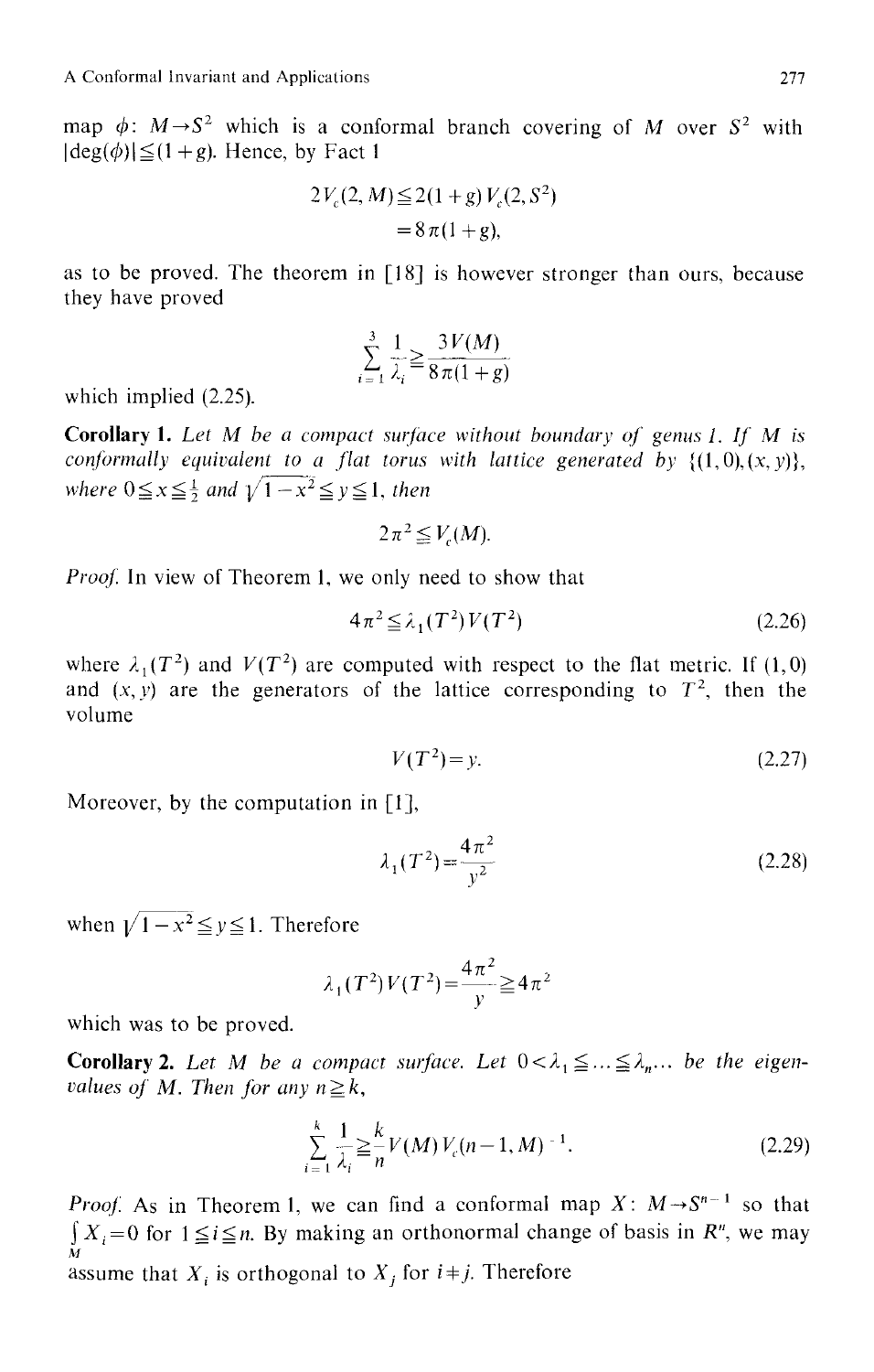278 P. Li and S.-T. Yau

$$
\sum_{i=1}^{k} \frac{1}{\lambda_i} \ge \sum_{i_1 < i_2 < \ldots < i_k \le M} (\int_{X} X_{i_j}^2) (\int_{X(M)} |\nabla X_{i_j}|^2)^{-1} \tag{2.30}
$$

where  $i_1 < i_2 < ... < i_k$  is an arbitrary chosen subsequence of  $\{1, ..., n\}$ . Since  $\sum X_i^2 = 1$ , we can choose  $i_1 < ... < i_k$  so that  $l =$ 

$$
\sum_{i_1 < i_2 < \ldots < i_k} \int_M X_{i_j}^2 = \frac{k}{n} V(M). \tag{2.31}
$$

The corollary follows from the fact that  $|V X_i| \leq 1$ .

**Corollary** 3. *Let M be an m-dimensional compact manijold. Then* 

$$
\lambda_1(M) \le m(n+1) V_c(n, M)^{\frac{2}{m}} (V(M))^{\frac{-2}{m}}
$$
\n(2.32)

Proof. Since

$$
\int_{M} |Ff|^{2} \leq \left(\int_{M} |Ff|^{m}\right)^{\frac{2}{m}} V(M)^{\frac{m-2}{m}}
$$
\n(2.33)

and *S IVf[ m* is a conformal invariant, all the previous arguments apply. (The number  $n+1$  occurs because among the functions  $X_1, ..., X_{n+1}$ , we can choose  $X_i$  so that

$$
\int_{M} X_{i}^{2} \ge \frac{1}{n+1} V(M).
$$
\n(2.34)

*Remark.* In both Corollary 2 and Corollary 3, the constants are not sharp. The reason is that we do not have good control on the quantities  $\int |V X|^{m}$  in these situations. Therefore we propose in these cases, we should study the *conformal moment* of an m dimensional manifold M which is defined as follows.

For each non-degenerate conformal map  $X: M \rightarrow S^n$ , we define

$$
\mathcal{M}_c(n, X) = \sup_{g \in G} \sup_{A \in S^n} \int_{g(X(M))} |\nabla(g \circ X, A)|^m. \tag{2.35}
$$

The *n* conformal moment of M is defined to be

$$
\mathcal{M}_c(n, M) = \inf_X \mathcal{M}_c(n, X).
$$

Then in both Corollaries 2 and 3, the number  $V_c(n, M)$  can be replaced by  $\mathcal{M}_c(n, M)$ . However, at this moment, we do not have good computation of the conformal moment yet.

## **w 3. Minimal Surfaces and Equivariant Minimal Submanifolds of the Unit Spheres**

In this section, we shall compute the conformal volume for minimal surfaces of  $S<sup>n</sup>$ , and for minimal submanifolds (of dimension  $m \ge 3$ ) in  $S<sup>n</sup>$  which are given as orbits of some subgroups of the isometry group  $O(n+1)$  of  $S<sup>n</sup>$ .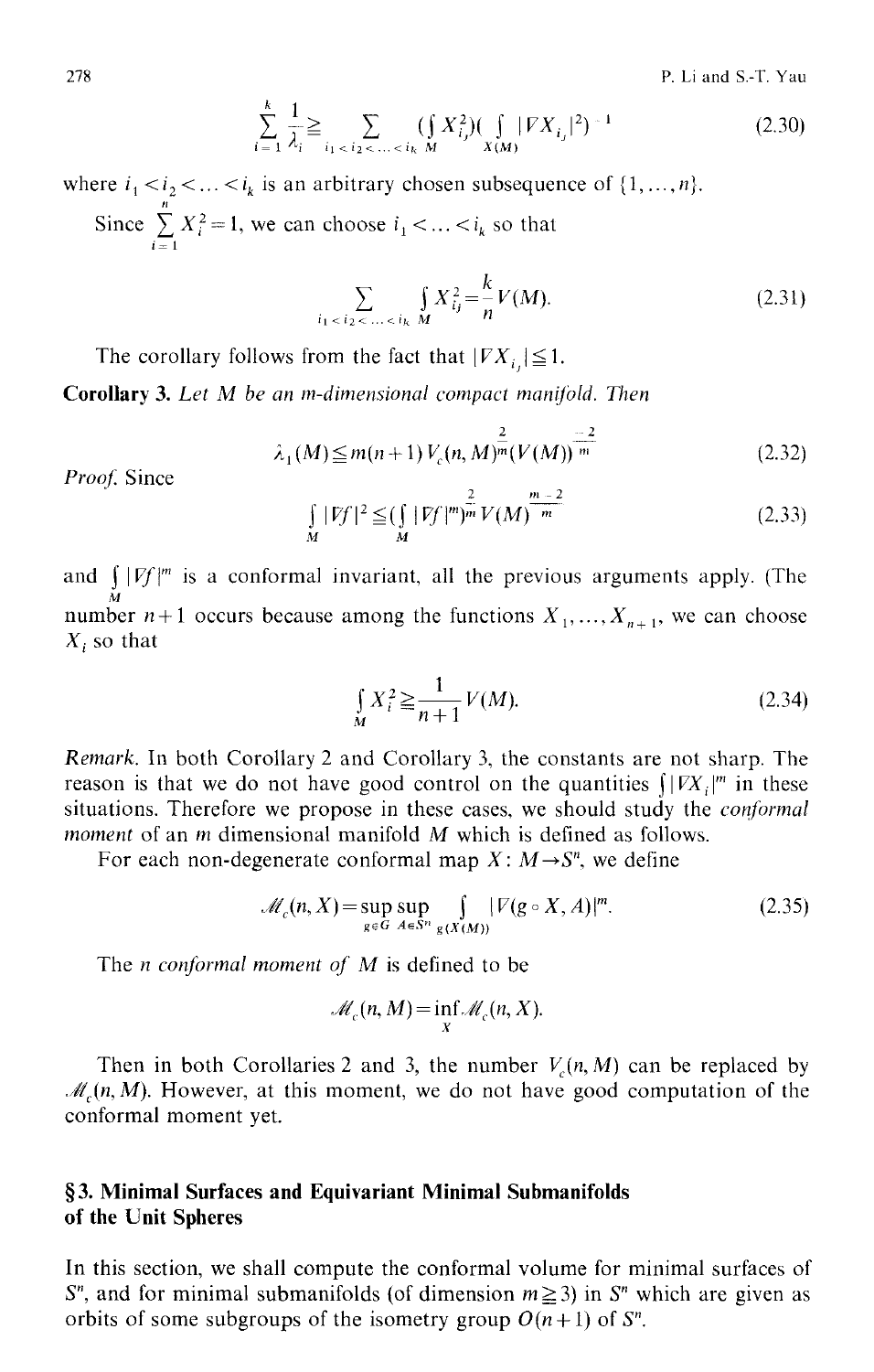**Proposition 1.** Let  $M^2$  be a compact minimal surface of  $S^n$  given by the isometric *immersion*  $\phi: M^2 \rightarrow S^n$ . *Then* 

$$
V_c(n, \phi) = V(M).
$$

*Proof.* Let  $\pi: S^n \to \mathbb{R}^n$  denote a stereographic projection. The composition  $\pi \circ \phi$ is a conformal mapping of M into  $\mathbb{R}^n$ . For each normal vector  $v^2$  of M in  $\mathbb{R}^n$ , let  $\{\mu_i^{\alpha}\}\$  be the principal curvatures associated to  $v^{\alpha}$ . Then it is well-known that the quantity

$$
\int_{\pi \circ \phi(M)} \sum_{\alpha} (\mu_1^{\alpha} - \mu_2^{\alpha})^2
$$

is invariant under any conformal change of metric on  $\mathbb{R}^n$ . Hence

$$
\int_{\pi \circ \phi(M)} \sum_{\alpha} (\mu_1^{\alpha} - \mu_2^{\alpha})^2 = \int_{g \circ \phi(M)} \sum_{\alpha} (\bar{\mu}_1^{\alpha} - \bar{\mu}_2^{\alpha})^2
$$
(3.1)

where the  $\bar{\mu}_{i}^{x}$ 's are the corresponding principal curvatures of  $g \circ \phi(M)$  in S<sup>n</sup>, with  $g \in G$ .

The Gauss curvature equation, on the other hand, enables us to write (3.1) in the form

$$
4\int_{\pi\circ\phi(M)}(|H|^2 - K) = 4\int_{g\circ\phi(M)}(|\bar{H}|^2 - \bar{K}) + 4V(g\circ\phi(M))
$$
\n(3.2)

for all  $g \in G$ . Gauss-Bonnet then gives

$$
\int_{\pi \circ \phi(M)} |H|^2 = \int_{g \circ \phi(M)} |\bar{H}|^2 + V(g \circ \phi(M)).
$$
\n(3.3)

However the left hand side is independent of g, therefore by assumption that  $\phi(M)$  is minimal.

$$
V(\phi(M)) = \int_{\pi \circ \phi(M)} |H|^2
$$
  
= 
$$
\int_{\mathcal{R}^{\circ} \phi(M)} |\bar{H}|^2 + V(g \circ \phi(M))
$$
  

$$
\geq V(g \circ \phi(M)).
$$
 (3.4)

This shows that

$$
V_c(n,\phi) \leq V(M)
$$

as claimed.

The volume function corresponding to an immersion  $\phi$ :  $M \rightarrow S^n$  is defined on G given by

$$
V(n, \phi, g) = \int_{M} dV_{g}, \qquad (3.5)
$$

where  $dV_g$  is the volume element associated to the tensor  $\phi^*g^*ds_0^2$ . Clearly

$$
V(n, \phi, g) = V(n, \phi, hg),
$$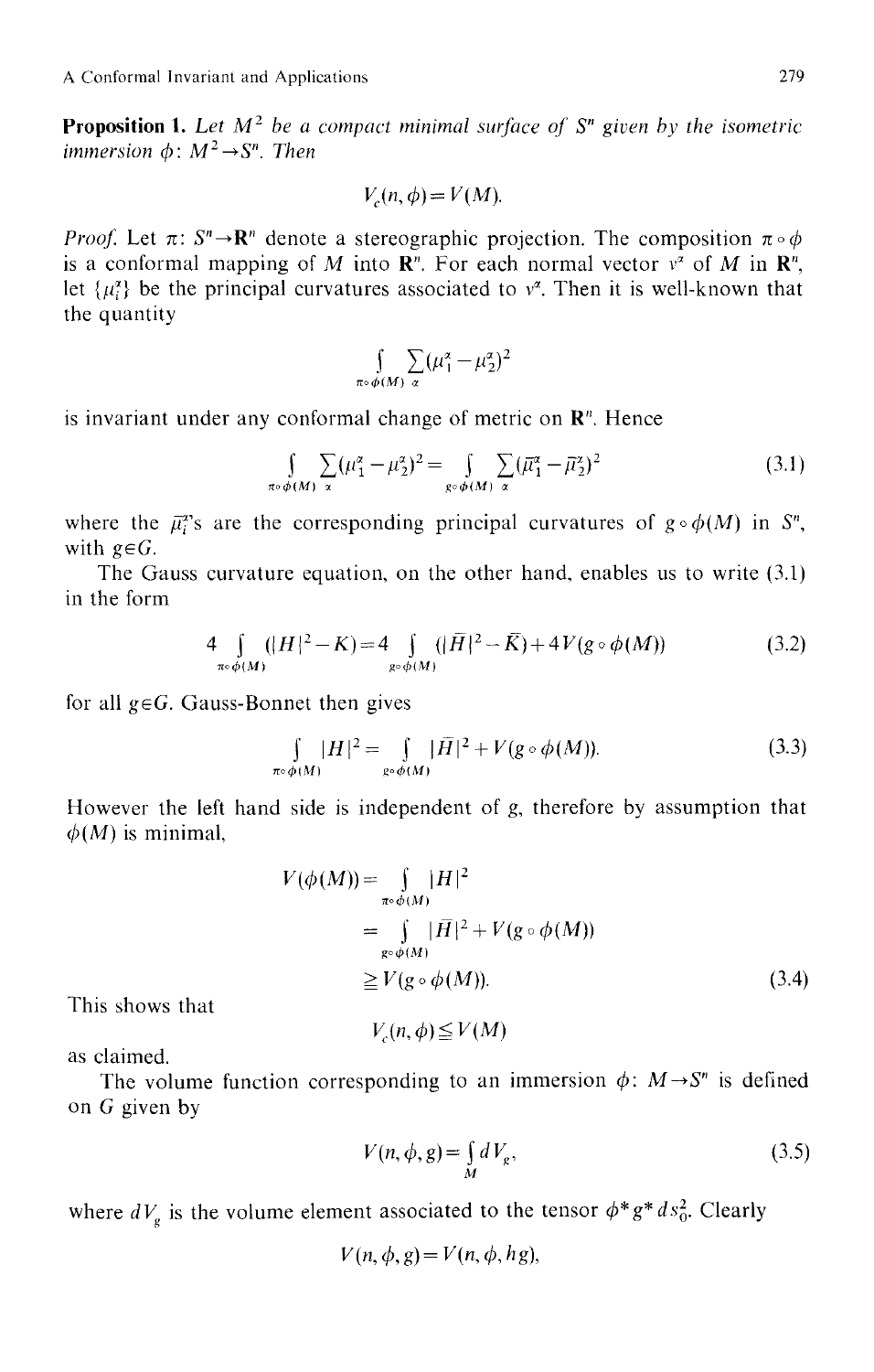if  $h \in O(n+1) \subseteq G$ . Hence, the volume function can be viewed as a function defined on the cosets space  $G/O(n+1)$ . For simplicity, we will denote  $gO(n+1)$ by g. Then

$$
V_c(n,\phi) = \sup_{g \in G/O(n+1)} V(n,\phi,g).
$$

Theorem 2. *Let M be a homogeneous Riemannian manifold of dimension m. Suppose*  $\phi$ *: M*  $\rightarrow$  *S<sup>n</sup> is an immersion of M into S<sup>n</sup> which satisfies the properties:* 

*( i) 0 is an isometric minimal immersion* 

*(ii) The transitive subgroup H of the isometry group of M is induced by a subgroup, also denoted by H, of*  $O(n+1)$  *(i.e.,*  $\phi$  *is equivariant).* 

*(iii)*  $\phi(M)$  does not lie on any hyperplane of  $\mathbb{R}^{n+1}$ , *i.e.*,  $\phi$  is a "full" *immersion. Then* 

$$
V_c(n, \phi) = V(M).
$$

In fact, the identity element  $0 \in G/O(n+1)$  is the only local maximum for the volume function defined on  $G/O(n+1)$ .

*Proof.* We begin by observing that  $O$  is a local maximum for the volume function on  $G/O(n+1)$ . Indeed, the minimality condition (i) implies that O (i.e.,  $\phi(M)$ ) is a critical point. If { $e_1, ..., e_{n+1}$ } form an orthonormal basis for  $\mathbb{R}^{n+1}$ , then  $g_e(t)$  form a one-parameter subgroup of G for each i. The second variational formula (see [11]) for the volume in the direction  $e_i$  is given by

$$
\frac{d^2}{dt^2}V(n,\phi,g_{e_i}(t)|_{t=0} = m[m\int_M X_i^2 - \int_M |\widetilde{V}X_i|^2],\tag{3.6}
$$

where  $X_i$  is the coordinate function of  $\mathbb{R}^{n+1}$  in the direction of  $e_i$ , and  $\overline{V}$ denotes the gradient computed on  $S<sup>n</sup>$ . However (i) implies

$$
\Delta X_i = -mX_i \quad \text{for all } 1 \le i \le n+1.
$$

Therefore

$$
m\int_{M} X_{i}^{2} = \int_{M} |FX_{i}|^{2} < \int_{M} |\overline{FX}_{i}|^{2}
$$
\n(3.7)

for all  $1 \leq i \leq n+1$ , where the strict inequality follows from assumption (iii). Substituting (3.7) into (3.6), we conclude that

$$
\frac{d^2}{dt^2} V(n, \phi, g_{e_1}(t)|_{t=0} < 0 \tag{3.8}
$$

for all  $1 \leq i \leq n+1$ . Together with the fact that  $\{e_1, \ldots, e_{n+1}\}$  spans the tangent space at O of  $G/O(n+1)$ , we deduce that O is a local maximum.

Suppose  $\hat{O}$  is not the only local maximum, then by the minimax method we conclude that there exists another critical point  $g_0 \in G/O(n+1)$  which is a saddle point. The existence of  $g_0$  follows from a rather standard construction argument, and we will only give its outline as follows: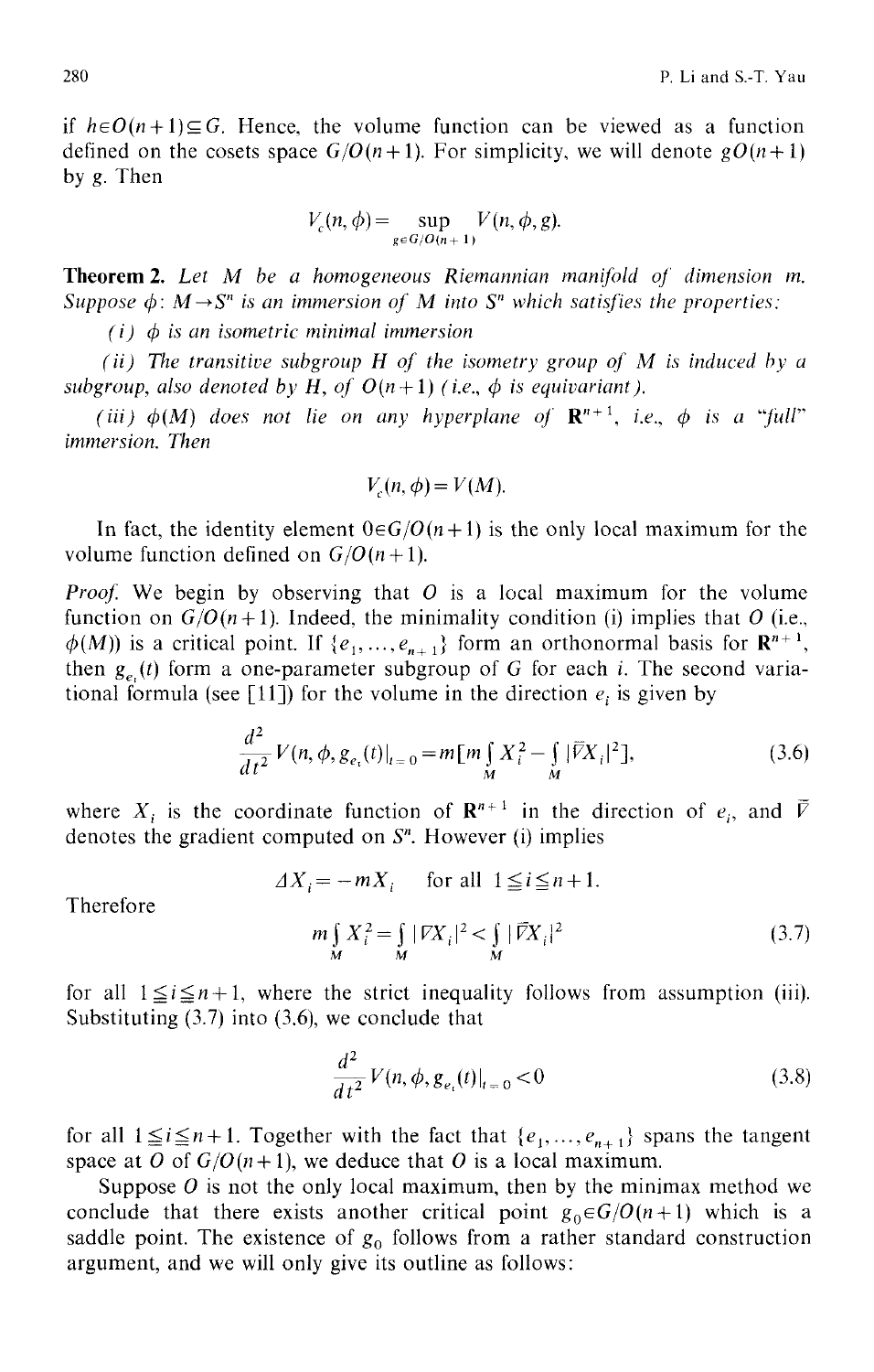We consider the number

$$
\sup_{\gamma \in p} \inf_{g \in \gamma} V(n, \phi, g),
$$

where inf is taken over all g on the path  $\gamma$  joining the two local maximum in  $G/O(n+1)$ , and sup is taken over all such paths. The point  $g_0$  on some  $\gamma \in p$ which achieves this number is then the saddle point which we seek for.

Let A be the level set of the volume function which contains  $g_0$ . We claim that locally through  $g_0$ , A contains a *m*-dimensional submanifold. To see this, we write

$$
g_0 = g_\theta(t_0) \tag{3.9}
$$

for some unit vector  $\theta$  in  $\mathbb{R}^{n+1}$ , the tangent space of  $G/O(n+1)$  at O. The equivariant property of  $\phi$ , (ii), implies that

$$
V(n, \phi, g_{\theta}(t_0)) = V(n, \phi, g_{h(\theta)}(t_0))
$$
\n(3.10)

for all  $h \in H \subseteq O(n+1)$ , where  $h(\theta)$ , of course, stands for the image of  $\theta$  under the action of h. On the other hand, if we identify unit vectors in  $\mathbb{R}^{n+1}$  with points in  $S<sup>n</sup>$ , then property (iii) implies that  $\theta$  can be written as

$$
\theta = a\theta_0 + b\theta_1\tag{3.11}
$$

where a, b are constants,  $\theta_0 \in \phi(M) \subseteq S^n$  and  $\theta_1 \perp \theta_0$ . Since H acts transitively on M, around  $\theta_0$ ,  $H(\theta_0) = \{h(\theta_0) | h \in H\}$  can be parametrized by a piece of M and clearly so is  $H(\theta)$  by (3.11). This together with Eq. (3.10) confirms our claim.

We shall now proceed to compute the second variational formula for the volume at  $g_0$ . We observe that the coordinate functions  $X_i$  satisfy

$$
|\bar{V}X_i|^2 = \sup X_i^2 - X_i^2
$$
  
= 1 - X\_i^2 (3.12)

on  $S<sup>n</sup>$ , for all  $1 \le i \le n + 1$ . Therefore substituting into (3.6), we obtain

$$
\frac{d^2}{dt^2} V(n, g_0 \circ \phi, g_{e_1}(t)|_{t=0} = m[(m+1) \int_{g_0 \circ \phi(M)} X_i^2 - V(n, g_0 \circ \phi, O)].
$$
 (3.13)

Summing this over all  $1 \le i \le n+1$ , we have

$$
\sum_{i=1}^{n+1} \frac{d^2}{dt^2} V(n, g_0 \circ \phi, g_{e_i}(t)|_{t=0})
$$
  
= 
$$
m \left[ (m+1) \int_{g_0 \circ \phi(M)} \sum_{i=1}^{n+1} X_i^2 - (n+1) V(n, g_0 \circ \phi, O) \right]
$$
  
= 
$$
m(m-n) V(n, g_0 \circ \phi, O).
$$
 (3.14)

On the other hand, since A contains a *m*-dimensional manifold through  $g_0$ which is a critical point, there are at least  $m$  directions such that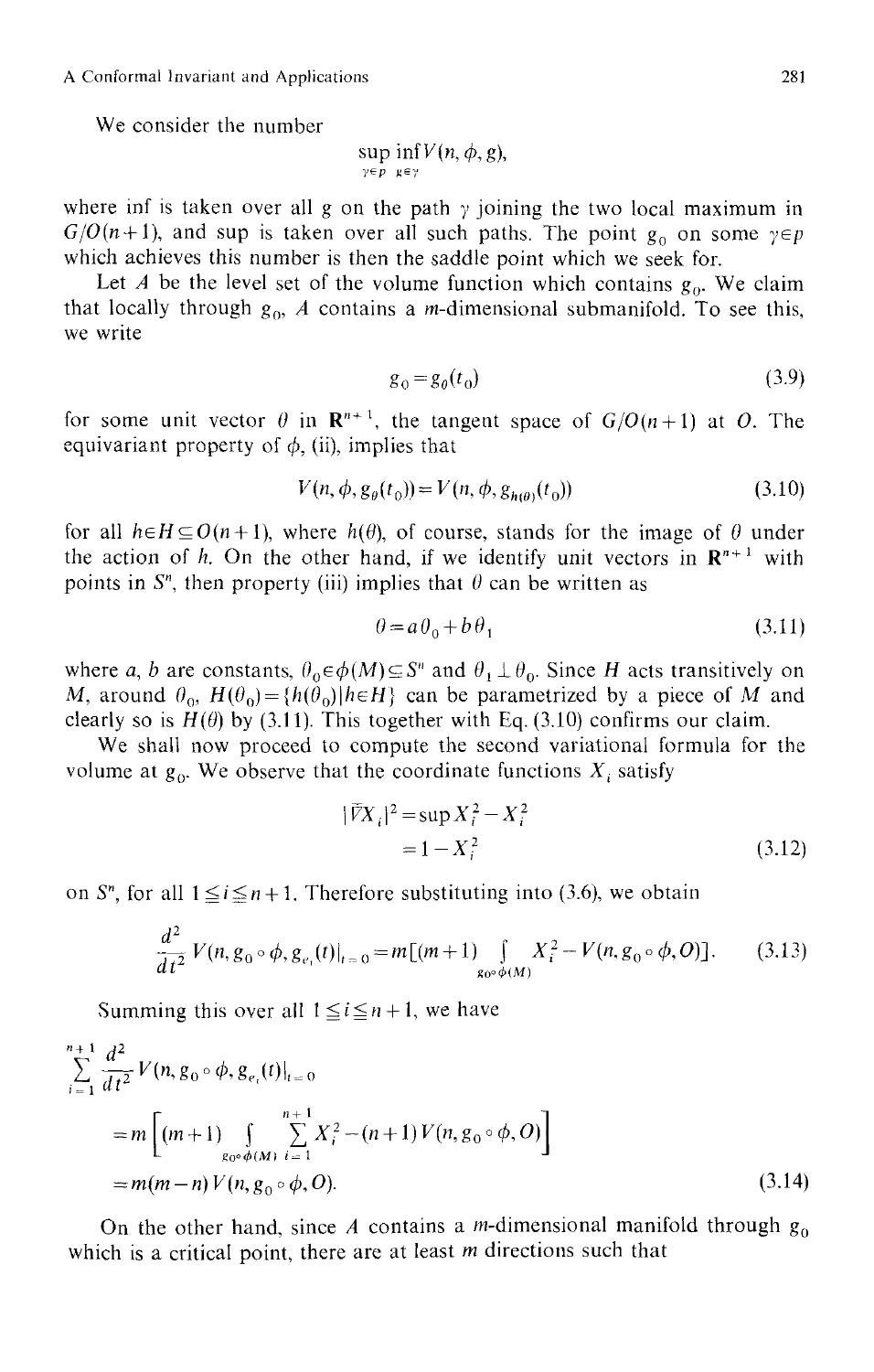$$
\frac{d^2}{dt^2} V(n, g_0 \circ \phi, g_{e_i}(t))|_{t=0} = 0,
$$
\n(3.15)

say  $1 \le i \le m$ . Moreover, the fact that  $g_0$  is a saddle point implies that there is at least one more direction, say  $i = m + 1$ , such that the second variation is nonnegative. Summing over  $1 \le i \le n+1$ , we now have

$$
\sum_{i=1}^{n+1} \frac{d^2}{dt^2} V(n, g_0 \circ \phi, g_{e_i}(t))|_{t=0}
$$
\n
$$
\geq \sum_{i=m+2}^{n+1} \frac{d^2}{dt^2} V(n, g_0 \circ \phi, g_{e_i}(t))|_{t=0}
$$
\n
$$
= m \left[ (m+1) \sum_{i=m+2}^{n+1} \int_{g_0 \circ \phi(M)} X_i^2 - (n-m) \times V(n, g_0 \circ \phi, O) \right].
$$
\n(3.16)

Combining with (3.14), this implies

$$
0 \geq \sum_{i=m+2}^{n+1} \int\limits_{g_0 \circ \phi(M)} X_i^2. \tag{3.17}
$$

However this is impossible by virtue of (iii). This proves our claim that O is the only local maximum.

To conclude the theorem, we first observe that any minimal submanifold of dimension  $m$  in  $S<sup>n</sup>$  must have the property that

$$
V(M) > V(S^m). \tag{3.18}
$$

In fact, it was proved in [6] that there exists an  $\varepsilon > 0$  which only depends on n and m, such that,

$$
V(M) \ge V(S^m) + \varepsilon. \tag{3.19}
$$

The fact that O is the absolute maximum for the volume function defined on  $G/O(n+1)$  follows from Fact 2 in §1.

Corollary 4. *Let M be a compact minimal surjace immersed in S", then for any metric ds<sup>2</sup> which is conformally equivalent to the original induced metric* 

$$
\overline{\lambda}_1 \overline{V}(M) \le 2V(M) = 2V_c(n, \phi),\tag{3.20}
$$

where  $\overline{\lambda}_1$  and  $\overline{V}(M)$  stand for the first eigenvalue and the volume computed with *respect to*  $ds^2$ *. Moreover, if the minimal immersion*  $\phi$  *is given by a subspace of the first eigenspace, i.e.,*  $\lambda_1 = 2$ *, then* 

$$
V_c(M) = V_c(n, M) = V_c(n, \phi) = V(M). \tag{3.21}
$$

*Proof.* This first part of the corollary simply follows from Theorem 1 and Proposition 1. If  $\lambda_1 = 2$ , then

$$
2V(M) \leq 2V_c(M) \leq 2V_c(n,M)
$$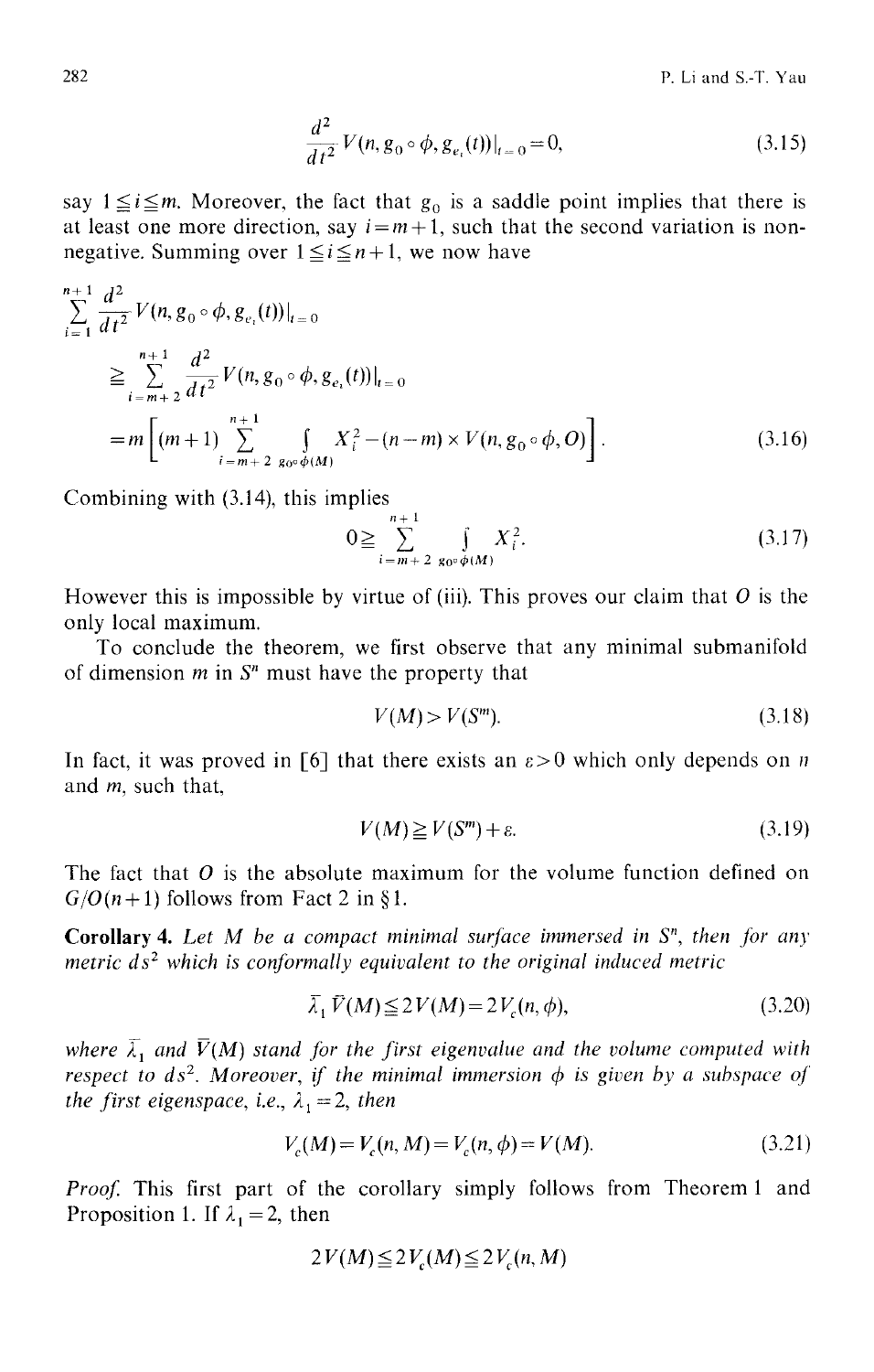by Theorem 1. However, by definition

$$
V_c(n, M) \le V_c(n, \phi)
$$
  
=  $V(M)$ ,

hence they must all be equal.

When M is a two dimensional sphere,  $S^2$ , because it has unique conformal structure the corollary implies that for any metric  $ds^2$  on  $S^2$ 

$$
\overline{\lambda}_1 \overline{V}(S^2) \leq 8\pi = 2V_c(S^2).
$$

This was a theorem of Hersch [10].

**Corollary 5.** For any metric  $ds^2$  on  $\mathbb{RP}^2$ ,

$$
\overline{\lambda}_1 \overline{V}(\mathbf{RP}^2) \leq 2V_c(\mathbf{RP}^2) = 12\pi.
$$

*Equality implies there exists a subspace of the first eigenspace of*  $ds^2$  *which* gives an isometric minimal immersion of  $\mathbb{RP}^2$  into  $S^4$ .

*Proof.* First we observe that  $RP^2$  has unique conformal structure. Also the fact that the first eigenspace of  $RP^2$  with the standard metric gives, up to a constant factor, an isometric minimal embedding of  $RP^2$  into  $S^4$  enable us to apply Theorem 1 and Proposition 1. This minimal embedding is known as the Veronese surface, which has volume  $6\pi$ . The corollary follows.

Using the fact that the flat square torus can be isometrically minimally immersed into  $S<sup>3</sup>$  via its first eigenspace, we derive the following:

Corollary 6. Let M be a compact surface without boundary of genus 1. Suppose *the Riemannian metric*  $ds^2$  *on M is conformally equivalent to the square torus with lattice generated by (1,0) and (0,1). Then*  $\overline{\lambda}_1 \overline{V}(M) \leq 4\pi^2$ . *Equality implies M can be isometrically minimally immersed via its first eigenspace into*  $S<sup>3</sup>$ .

In dimension greater than 2, Corollary 3 and Theorem 2 imply the following:

**Corollary 7.** Let  $M_0$  be a fully equivariantly immersed minimal submanifold in  $S<sup>n</sup>$ *of dimension m (i.e., conditions (ii) and (iii) of Theorem 2 are satisfied). If M is another manifold which is conformally equivalent to*  $M_0$ *, then* 

$$
\lambda_1(M)^{m/2} V(M) \leq (m(n+1))^{m/2} V(M_0).
$$

In particular, when  $M$  is conformally equivalent to an irreducible homogeneous manifold  $M_0$ , a theorem of Takahashi (see [11]) says that one can minimally immerse  $\check{M_0}$  isometrically into  $S^n \subseteq \mathbb{R}^{n+1}$  by its first eigenspace in an equivariant manner. Hence if  $n+1$  is the dimension of the first eigenspace of  $M<sub>0</sub>$ , then

$$
\lambda_1 (M)^{m/2} V(M) \leq (m(n+1))^{m/2} V(M_0).
$$

For example, when  $M_0 = S^m$ , we recover a theorem of Berger [1].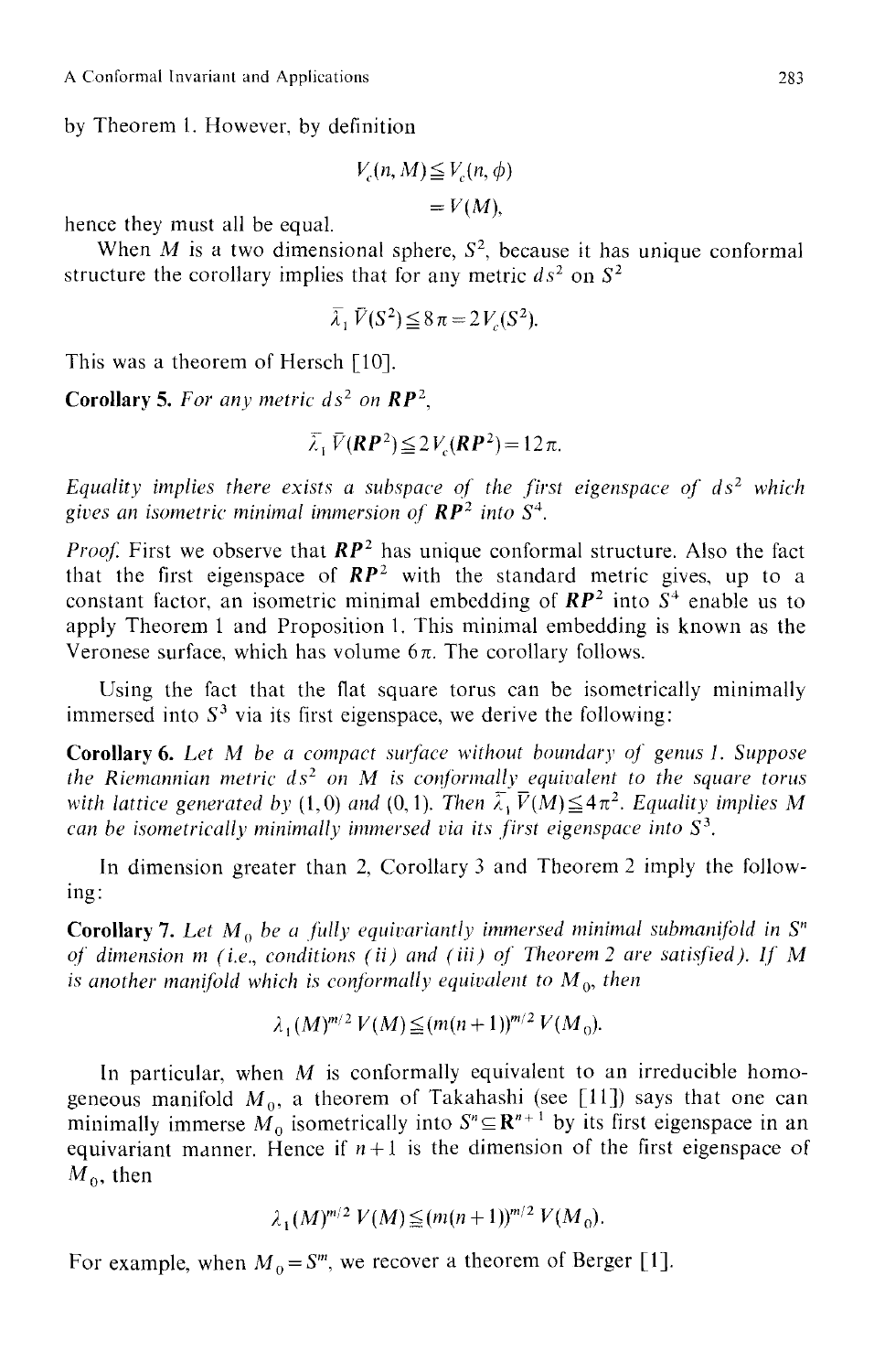### §4. The First Eigenvalue of a Compact Kähler Manifold

Let  $M$  be a *m*-dimensional compact Kähler manifold which admits a meromorphic map onto  $\mathbb{CP}^1$ . Let  $\Omega$  be the Kähler form of M. Then we define  $V_{\Omega}(M)$ to be inf { $\int Q^{m-1} \wedge f^* \omega$ :  $\omega$  is the standard Kähler form of  $\mathbb{CP}^1$  and  $\int$  is a meromorphic map from *M* onto  $\mathbb{CP}^1$ .

**Theorem 3.** Let M be a m-dimensional compact Kähler manifold with Kähler *form*  $\Omega$ *. Then*  $\lambda_1(M) \leq 2 V_o(M) \operatorname{Vol}(M)^{-1}$ .

*Proof.* Let f be a meromorphic map from M onto  $\mathbb{CP}^1$  so that  $\int \Omega^{m-1} \wedge f^* \omega \leq V_\Omega(M) + \varepsilon$  where  $\varepsilon$  is an arbitrary preassigned positive number. **M**  By resolving the singularity of f, we may assume that f is holomorphic. (By the theorem of Hironaka, we may find  $\hat{M} \rightarrow M$  so that the lifting of f to  $\hat{M}$  is holomorphic. Then we lift  $\Omega$  to  $\hat{M}$  and perturb  $\Omega$  to be a Kähler form.)

Let  $X_1, X_2$ , and  $X_3$  be the first eigenfunctions of  $\mathbb{CP}^1$ . Then by composing f with an automorphism of  $\mathbb{CP}^1$ , we may assume that

$$
\int_{M} X_{i} \cdot f = 0 \tag{4.1}
$$

for  $i = 1, 2, 3$ . (See the argument of Theorem 1.)

As in Theorem 1, we need only to prove

$$
\sum_{i=1}^{3} \int\limits_{M} |\nabla X_i \circ f|^2 \leq 2(V_{\Omega}(M) + \varepsilon). \tag{4.2}
$$

This follows by the observation that

$$
4\sum_{i \ M} \int_{M} \partial(X_{i} \circ f) \wedge \overline{\partial}(X_{i} \circ f) \wedge \Omega^{m-1} = 4\sum_{i \ M} \int_{M} f^{*}(\partial X_{i} \wedge \overline{\partial}X_{i}) \wedge \Omega^{m-1}
$$
  

$$
= 2\int_{M} f^{*}(\omega) \wedge \Omega^{m-1}
$$
  

$$
\leq 2(V_{Q}(M) + \varepsilon).
$$
 (4.3)

This completes the proof of Theorem 3.

#### **w 5. Wilimore Conjecture and the Conformal Area**

Let M be a compact surface without boundary in  $\mathbb{R}^n$ . Suppose H denotes its mean curvature vector and  $K$  its Gaussian curvature with respect to the induced metric. An interesting question is whether one can obtain a lower estimate of the quantity  $\int |H|^2$ . In [16] Willmore conjectured that M

$$
\int_{T^2} |H|^2 \geq 2\pi^2
$$

for any immersed torus,  $T^2$ , in  $\mathbb{R}^3$ .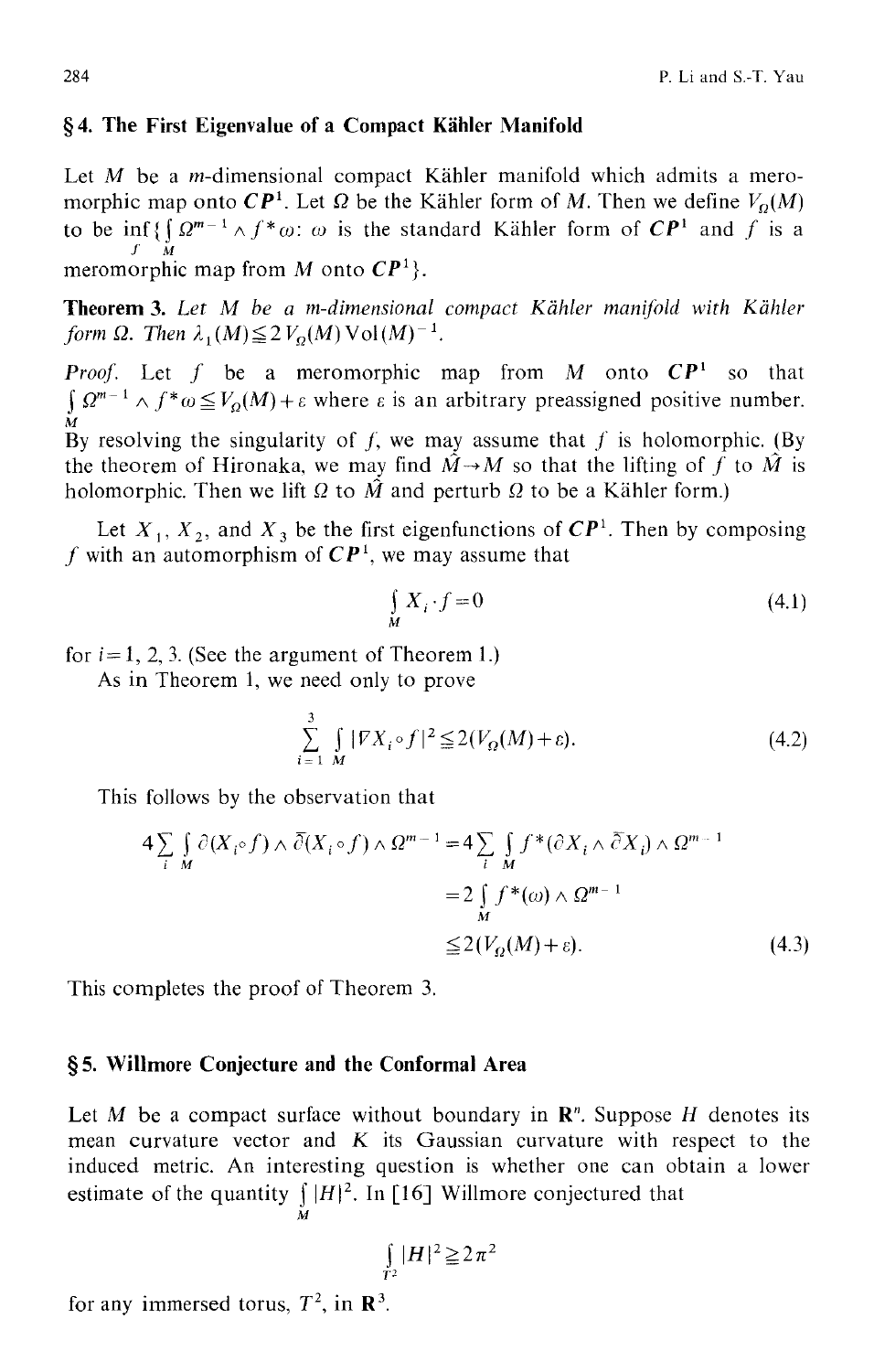When the torus,  $T^2$ , is the boundary of a circular tubular neighborhood of the unit circle in  $\mathbb{R}^3$ , the conjecture was verified in [16].

In this section, we shall use the concept of conformal area to study the Willmore conjecture. We allow the surface to be immersed in any higher dimensional Euclidean space  $\mathbb{R}^n$ . The basis observation is the following:

Lemma 1. *Let M be a compact surface without boundary in R". Then* 

$$
\int_{M} |H|^{2} \geq V_{c}(n, M).
$$

*Furthermore, equality implies M is the image of some minimal surface in*  $S<sup>n</sup>$ *under some stereographic projection.* 

*Proof.* By using the inverse of stereographic projection, we form a conformal immersion  $\phi$  of M into S<sup>n</sup>. Compositing with a Mobius transformation, we may assume that the area of  $\phi(M)$  is equal to the *n*-conformal area of  $\phi$ ,  $V(n, \phi)$ .

Using the same argument as in Proposition 1, we conclude that

$$
\int_{M} |H|^{2} = \int_{\phi(M)} |\bar{H}|^{2} + V(\phi(M)),
$$
\n(5.1)

where  $\overline{H}$  is the mean curvature vector of  $\phi(M)$  in *S*<sup>n</sup>. Since  $V(\phi(M)) = V(n, \phi)$ , we arrive with the inequality

$$
\iint\limits_M |H|^2 \ge V_c(n,\phi) \tag{5.2}
$$

as to be shown.

An immediate consequence of Lemma 1 and Theorem 1 is:

**Lemma 2.** Let M be a compact surface in  $\mathbb{R}^n$ . Then

$$
\int_{M} |H|^{2} \geq \frac{1}{2} \sup \{ \lambda_{1} \cdot V(M) \}
$$

*where sup is taken over any metric which is conformally equivalent to the induced metric from R".* 

The following theorems are direct consequences of Corollaries I and 5.

**Theorem 4.** Let M be a compact surface in  $\mathbb{R}^n$  homeomorphic to  $\mathbb{RP}^2$ . Then

$$
\int\limits_M |H|^2 \geq 6\,\pi.
$$

*Equality implies M is the image of a stereographic projection of some minimal surface in*  $S^4$  *with*  $\lambda_1 = 2$ .

Theorem 5. Let M be a surface of genus 1 in  $\mathbb{R}^n$ . Suppose M is conformally *equivalent to one of the flat tori described in Corollary I. Then* 

$$
\int_{M} |H|^{2} \geq 2 \pi^{2}.
$$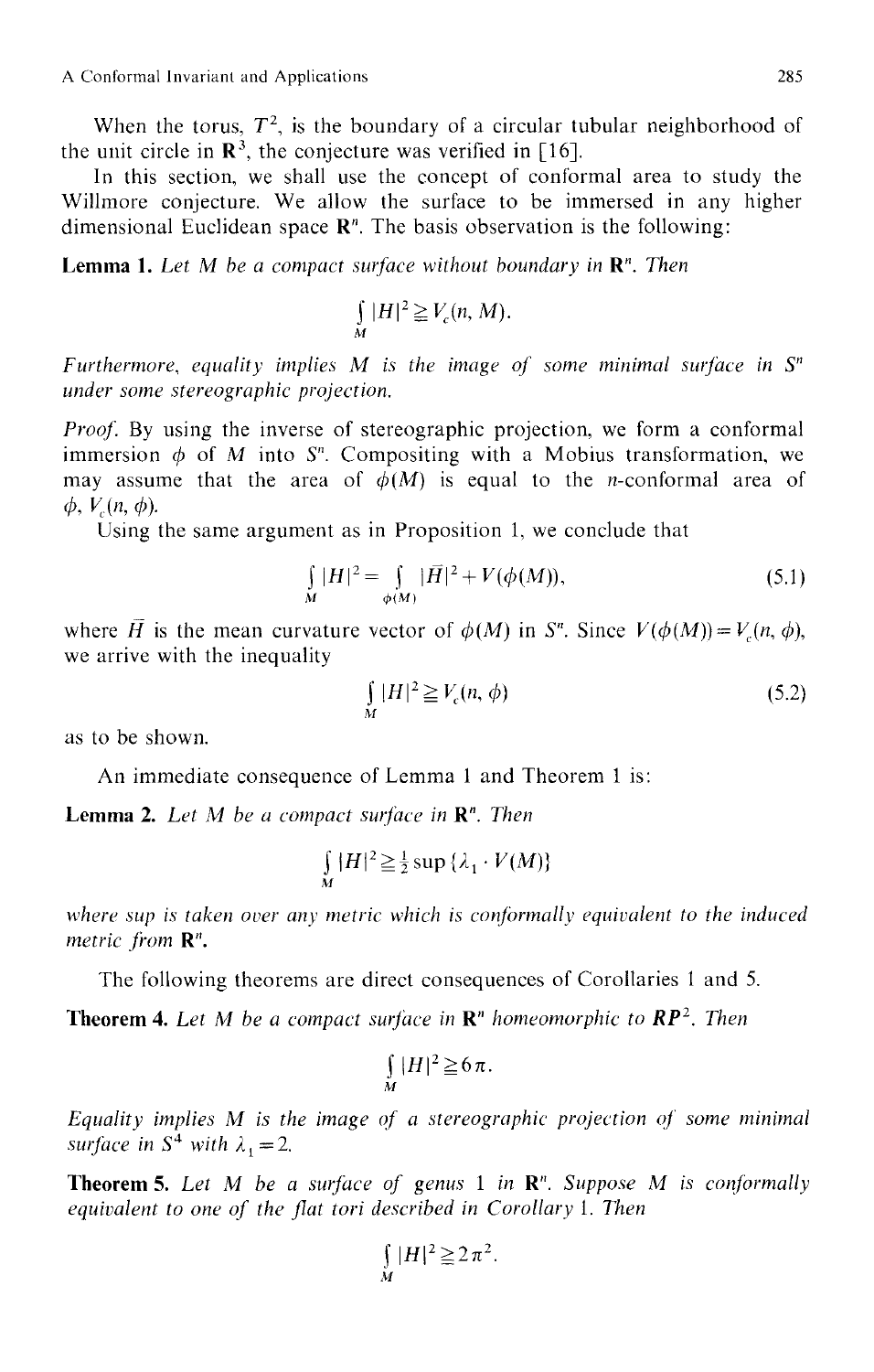*Equality implies M must be conjormally equivalent to the square torus and is the image of a stereographic projection of a minimal torus in*  $S^3$ .

*Proof.* The first part of the theorem is a direct consequence of Corollary 1 and Lemma 1. When equality holds, the proof of Corollary 1 implies  $M$  is conformally equivalent to a flat torus with lattice generated by  $(1,0)$  and  $(x, 1)$ . However by Theorem 1, we conclude that  $x$  must be 0 because otherwise one checks easily that the first eigenspace do not give an isometric minimal immersion into  $S<sup>3</sup>$ . The rest of the conclusion then follows from the last part of Lemma 1.

We have now transform the question of extimating the quantity  $\int |H|^2$ M from below to the problem of estimating the n-conformal area of M. Based on the indication of Theorem 2, we conjecture that if  $M$  can be conformally embedded as a minimal surface in  $S^3$ , then  $\int |H|^2$  is not less than the area of M

this minimal surface.

*M* 

While we cannot prove this conjecture, we shall give a lower bound of  $\int |H|^2$  depending on the topological configuration of the surface M. The **M**  following theorem is a direct consequence of Fact 3 and (5.2).

**Theorem 6.** Let  $\psi: M \to \mathbb{R}^n$  be an immersion of a compact surface. Suppose there *is a point p* $\in \mathbb{R}^n$  *such that*  $\psi^{-1}(p) = \{x_1, \ldots, x_k\}$  where  $x_i$ 's are all distinct points *in M. Then*  $\int |H|^2 \geq 4k\pi$ .

*In particular, this proves that if an immersion*  $\psi \colon M \to \mathbf{R}^n$  has the property *that*  $\int |H|^2 < 8\pi$ *, then*  $\psi$  *must be an embedding.* 

The following corollaries are trivial consequences of Theorems 4-6, together with (5.1).

Corollary 8. Let M is a compact surface homeomorphic to RP<sup>2</sup>. If M is a *minimal surface in some unit sphere S", then* 

 $V(M) \geq 6\pi$  = volume of the Veronese surface.

**Corollary 9.** Let M be a compact surface of genus 1. Suppose M is conformally *equivalent to one of the tori described in Corollary 1. If M is a minimal surface in some unit sphere S", then* 

$$
V(M) \geq 2\pi^2.
$$

*Equality implies M is conformally equivalent to the fiat torus.* 

**Corollary 10.** Let  $\phi$ :  $M \rightarrow S^n$  be a minimal immersion of a compact surface M into *some unit sphere*  $S<sup>n</sup>$ *. If there exists a point*  $p \in S<sup>n</sup>$  *such that its preimage set*  $\phi^{-1}(p)$  consists of k distinct points in M, Then

$$
V(M) \geq 4k\pi.
$$

In particular, if  $V(M) < 8\pi$ , then  $\phi$  must be a minimal embedding.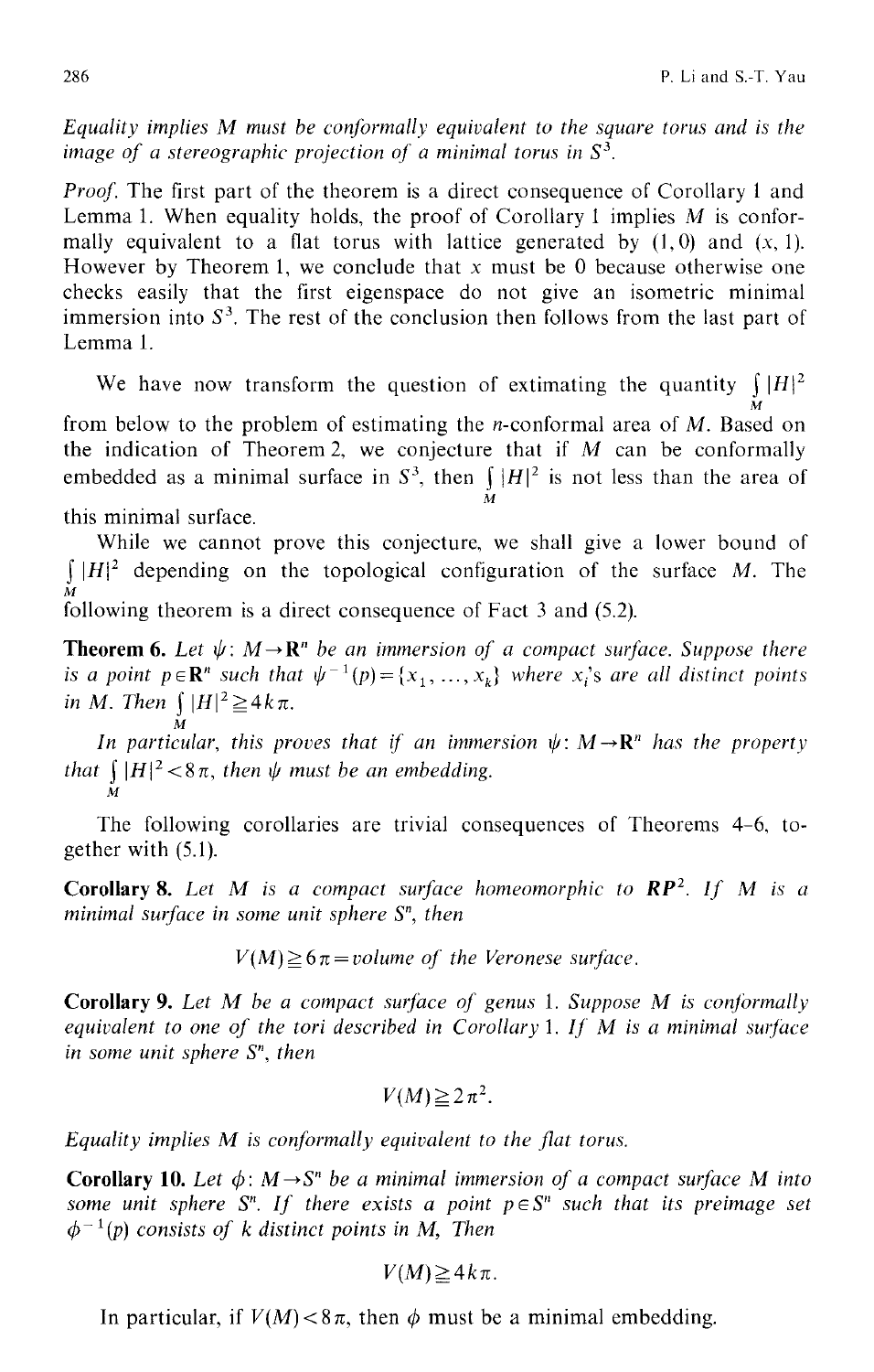*Remark.* Let  $\varphi$ :  $M \rightarrow S^n$  be an isometric immersion of an *m*-manifold M into S<sup>"</sup>  $\subseteq$ **R**<sup>n+1</sup>. If { $X_i$ }<sup>n+1</sup> are the coordinate functions of **R**<sup>n+1</sup>, then a standard elementary computation shows that

$$
m^{2} \int_{M} |H|^{2} = \sum_{i=1}^{n+1} \int_{M} (AX_{i})^{2}.
$$
 (5.3)

By translation, one can assume that the center of gravity of  $M$  is at the origin of  $\mathbb{R}^{n+1}$ , i.e.,

$$
\int_{M} X_{i} = 0 \quad \text{for all } 1 \leq i \leq n+1.
$$
 (5.4)

Expanding the X<sub>i</sub>'s in terms of the eigenfunctions  $\{\psi_{\alpha}\}\$  of M, say

$$
X_i = \sum_{\alpha=1}^{\infty} A_{i\alpha} \psi_{\alpha}, \qquad (5.5)
$$

the condition (5.4) simply means  $A_{i0} = 0$  for all *i*. However

$$
\sum_{i=1}^{n+1} \int (AX_i)^2 = \sum_{i=1}^{n+1} \int \left( \sum_{\alpha=1}^{\infty} A_{i\alpha} \psi_{\alpha} \right)^2
$$
  
= 
$$
\sum_{i=1}^{n+1} \int \left( \sum_{\alpha=1}^{\infty} A_{i\alpha} \lambda_{\alpha} \psi_{\alpha} \right)^2
$$
  
= 
$$
\sum_{i,\alpha} A_{i\alpha}^2 \lambda_{\alpha}^2,
$$
 (5.6)

since  $\int \psi_{\alpha} \psi_{\beta} = \delta_{\alpha\beta}$ . Combining with (5.3), we obtain

$$
\int_{M} |H|^{2} \geq \frac{\lambda_{1}}{m^{2}} \left( \sum_{i,\alpha} A_{i\alpha}^{2} \lambda_{\alpha} \right) = \frac{-\lambda_{1}}{m^{2}} \sum_{i=1}^{n+1} \int X_{i} \Delta X_{i}
$$

$$
= \frac{\lambda_{1}}{m^{2}} \sum_{i=1}^{n+1} \int |V X_{i}|^{2}
$$

$$
= \frac{\lambda_{1}}{m} V(M), \qquad (5.7)
$$

where the last equality follows from the fact that  $\varphi$  is an isometric immersion, hence  $\sum_{i=1}^{n+1} |FX_i|^2 = m$ . Using Hölder inequality, one derives theorems of  $i=1$ Bleecker-Weiner [3], Reilly [13], and Chen [4].

The above observation together with some elementary algebraic manipulation, we see that the Willmore conjecture for isometrically immersed fiat tori follows directly.

**Proposition 2.** Let M be a two dimensional flat torus in  $\mathbb{R}^n$ . Up to a homothety M must be  $\mathbb{R}^2$  divided out by a lattice generated by two vectors of the form  $\{(1, 0), (x, y)\}\)$  where  $0 \le x \le \frac{1}{2}$  and  $\sqrt{1-x^2} \le y$ . Then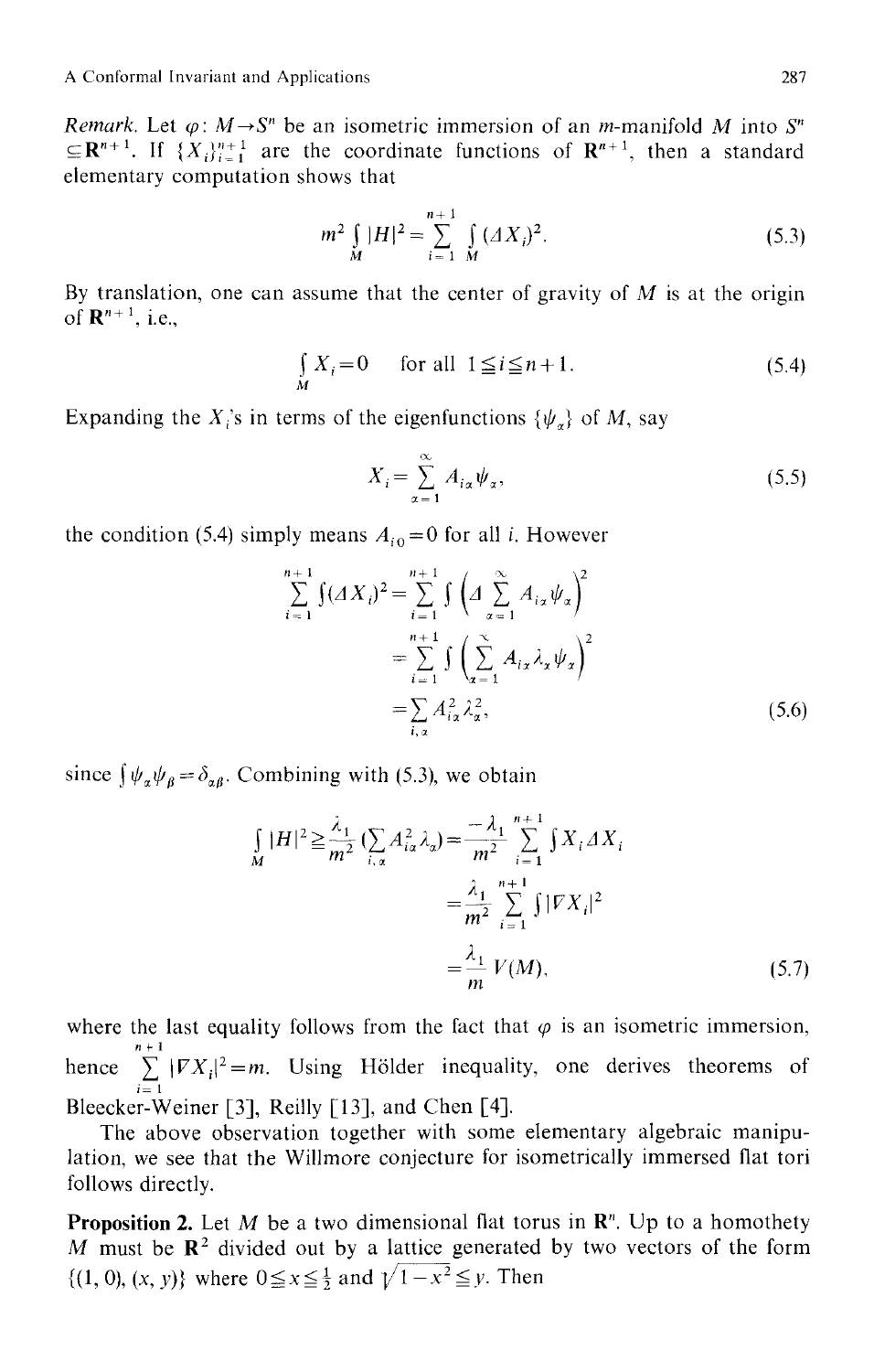$$
\int\limits_M |H|^2 \geq \pi^2 \left(y + \frac{1}{y}\right).
$$

*Proof.* In view of the above remark, it suffices to estimate the quantity in (5.3) under the assumption  $(5.4)$ . On the other hand, it is known that  $[2]$  the eigenfunctions on M when lifted to  $\mathbb{R}^2$  are functions of the form

$$
\cos(2\pi \langle v, w \rangle) \quad \text{and} \quad \sin(2\pi \langle v, w \rangle) \tag{5.8}
$$

where v is an element in the dual lattice  $\Gamma^*$  and  $w \in \mathbb{R}^2$ . Moreover, the eigenvalues are  $\{4\pi^2|v|^2\}$ , for  $v \in \Gamma^*$ , where each has multiplicity 2 unless v  $=0 \in \mathbb{R}^2$ . The dual lattice  $\Gamma^*$  clearly is generated by the pair of vectors {(0, 1/y),  $(1, -x/y)$ , hence, all elements in  $\Gamma^*$  are of the form  $\left\{ \left( q, \frac{p-qx}{y} \right) \middle| p, q \in \mathbb{Z} \right\}.$ 

Following the same argument as above, if we express  $X_i$  in terms of the non-constant eigenfunctions

$$
X_{i} = \sum_{p,q} A_{ipq} \cos \left( 2 \pi \left\langle \left( q, \frac{p-qx}{y} \right), \cdot \right\rangle \right) + \sum_{p,q} B_{ipq} \sin \left( 2 \pi \left\langle \left( q, \frac{p-qx}{y} \right), \cdot \right\rangle \right), \tag{5.9}
$$

then  
\n
$$
\sum_{i=1}^{n+1} \int (\Delta X_i)^2 \ge 16 \pi^4 \left[ \sum_{\substack{i, p, q \\ (p, q) \neq (0, 0)}} A_{ipq}^2 \left( q^2 + \left( \frac{p - qx}{y} \right)^2 \right)^2 + \sum_{\substack{i, p, q \\ (p, q) \neq (0, 0)}} B_{ipq}^2 \left( q^2 + \left( \frac{p - qx}{y} \right)^2 \right)^2 \right]
$$
\n
$$
\ge 16 \pi^4 \left[ \sum_{\substack{i, p, q \\ (p, q) \neq (0, 0)}} (A_{ipq}^2 + B_{ipq}^2) \left( q^2 + \left( \frac{p - qx}{y} \right)^2 \frac{1}{y^2} \right) \right]. \quad (5.10)
$$

Here we have used the algebraic inequalities

$$
\left[q^2 + \left(\frac{p-qx}{y}\right)^2\right]^2 \geqq q^2 + \left[2q^2 + \left(\frac{p-qx}{y}\right)^2\right] \left(\frac{p-qx}{y}\right)^2 \geqq q^2 + \frac{1}{y^2} \left(\frac{p-qx}{y}\right)^2
$$

for  $(p, q) \in \mathbb{Z} \times \mathbb{Z}$  where  $(p, q) + (0, 0), 0 \le x \le \frac{1}{2}$ , and  $1 - x^2 \le y^2$ .

On the other hand, the assumption that the flat metric is the induced metric means

$$
\sum_{i=1}^{n+1} \int_{M} |FX_i|^2 = 2 \sum_{i=1}^{n+1} \int_{M} (e_1 X_i)^2
$$
  
=  $2 \sum_{i=1}^{n+1} \int_{M} (e_2 X_i)^2$   
=  $2 V(M)$  (5.11)

for any orthonormal frame  $\{e_1, e_2\}$  on M. In particular, if we pick  $e_1$  and  $e_2$  to be the canonical directions corresponding to the coordinates in  $\mathbb{R}^2$ , then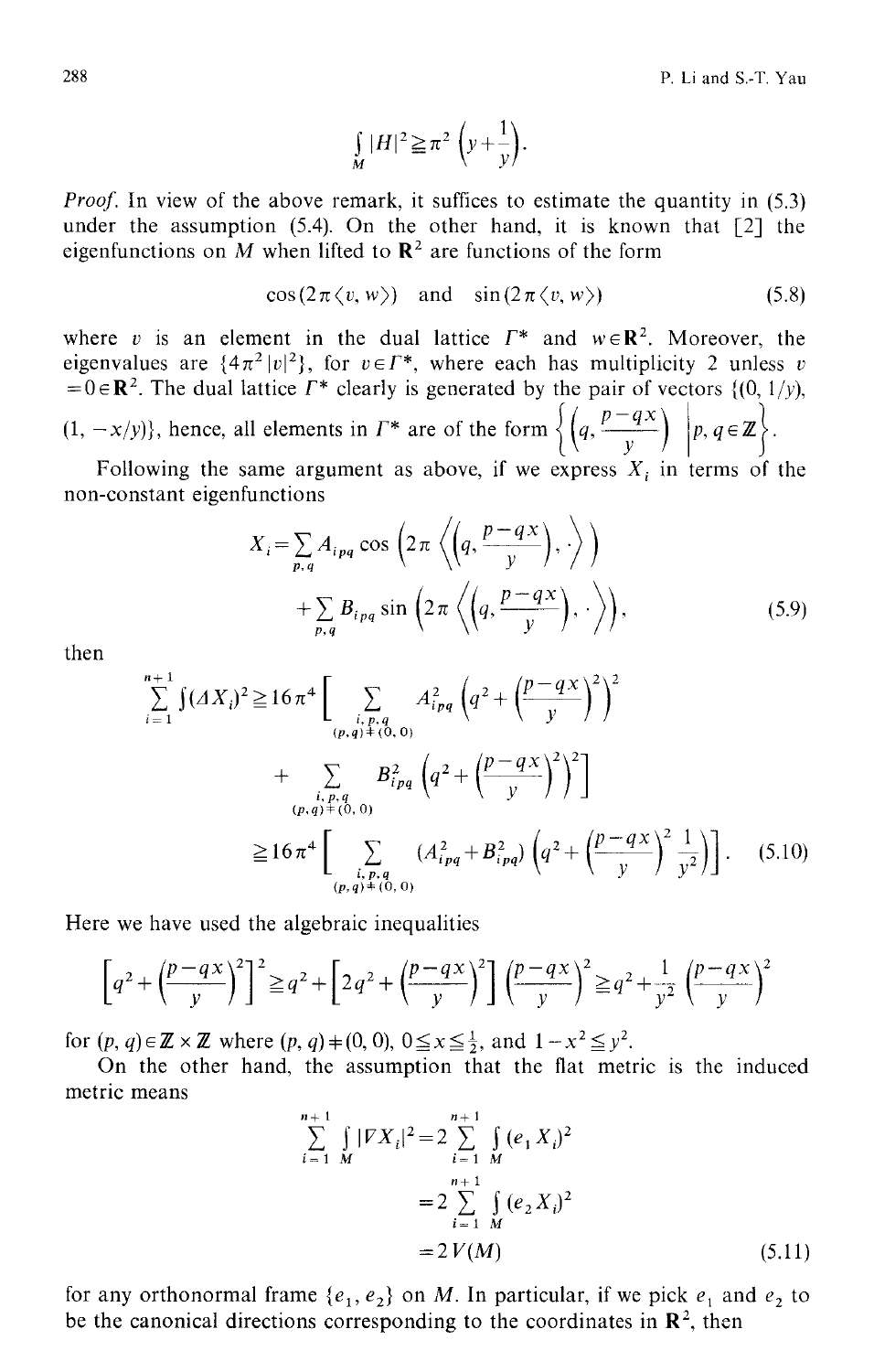A Conformal Invariant and Applications

$$
\sum_{i=1}^{n+1} \int_{M} (e_{1} X_{i})^{2} = 4 \pi^{2} \sum_{\substack{i, p, q \ (p,q) \neq 0}} (A_{ipq}^{2} + B_{ipq}^{2}) q^{2}
$$

and

$$
\sum_{i=1}^{n+1} \int_{M} (e_2 X_i)^2 = 4\pi^2 \sum_{\substack{i, p, q \ (p, q) \neq 0}} (A_{ipq}^2 + B_{ipq}^2) \left(\frac{p - qx}{y}\right)^2.
$$
 (5.12)

Therefore, (5.10) becomes

$$
\sum_{i=1}^{n+1} \int (\Delta X_i)^2 \ge 4 \pi^2 V(M) \left( 1 + \frac{1}{y^2} \right) = 4 \pi^2 \left( y + \frac{1}{y} \right),
$$

which proves the assertion.

*Remark.* The inequality  $\int_{M} |H|^2 \ge \pi^2 \left(y + \frac{1}{y}\right)$  is sharp, and is achieved by the **x**  $\sqrt{y}$ isometric embedding of the torus with lattice generated by  $\{(1, 0), (0, y)\}\;$  via the eigenfunctions  $\left\{\cos(2\pi\tilde{x}), \sin(2\pi\tilde{x}), \cos\left(\frac{2\pi}{v}\tilde{y}\right), \sin\left(\frac{2\pi}{v}\tilde{y}\right)\right\}$  into  $\mathbb{R}^4$  with  $\tilde{x}$ and  $\tilde{y}$  the coordinates in  $\mathbb{R}^2$ . We shall point out that in Chen's most recent article [4, V], he proved the inequality  $\int |H|^2 \geq 2\pi^2$  under the same assumption in our Proposition 2. Clearly, since  $\frac{1}{2} + y \ge 2$ , one derives Chen's theorem as a  $\mathcal{Y}_{\pm}$ corollary of the above.

In dimensions greater than 2, since all compact flat manifolds are covered by some flat torus, and the fact that all eigenvalues and eigenfunctions of flat tori are explicitly computed as above, it is obvious that a similar argument will yield lower estimates for  $||H|^2$  when M is isometrically embedded in  $\mathbb{R}^n$ .

#### M

#### **Appendix**

The firsl eigenvalue of a compact surface with boundary and a generalization of a result of Szeg6 [15].

If we apply Theorem 1 to a compact surface diffeomorphic to the disk, we find that the first eigenvalue (with Neumann condition) is bounded by  $8\pi \times V(M)^{-1}$ . However, Szegö's result says that for a compact simply connected domain in  $R<sup>2</sup>$ , the above value can be improved to  $p^2 \pi V(M)$ <sup>1</sup>, where  $p \sim 1.8412$  is the first positive zero of the Bessel function  $J'(r)$ . Both these results are sharp. In the first case, we can illustrate the sharpness by taking the domain to be the sphere minus a small cap. In the second case, the value is achieved by the circular disk. We offer an explanation by generalizing Szegö's theorem in a more intrinsic manner.

Theorem. Let M be a compact simply connected surface with non-positive curvature. Then the first *eigenvalue of M (with the Neumann condition) is not greater than*  $p^2 \pi V(M)^{-1}$ *.* 

Proof. We follow the argument of Szegö's. By the uniformization theorem, we can assume that our surface M is parametrized by the unit disk with metric tensor  $e^{2\rho} |dz|^2$ . By the argument of Szegö, we may also assume that  $\int e^{2\rho} u_1 r dr d\theta = \int e^{2\rho} u_2 r dr d\theta = 0$  where  $u_1$  and  $u_2$  form an orthonormal basis for the first eigenspace of the disk.

By the mini-max principle, we have therefore

$$
\lambda_1(M) \leq \prod_M \left( (\bar{V}u_1)^2 + |\bar{V}u_2|^2 \right) \prod_M \left( u_1^2 + u_2^2 \right) \bigg]^{-1} \tag{A.1}
$$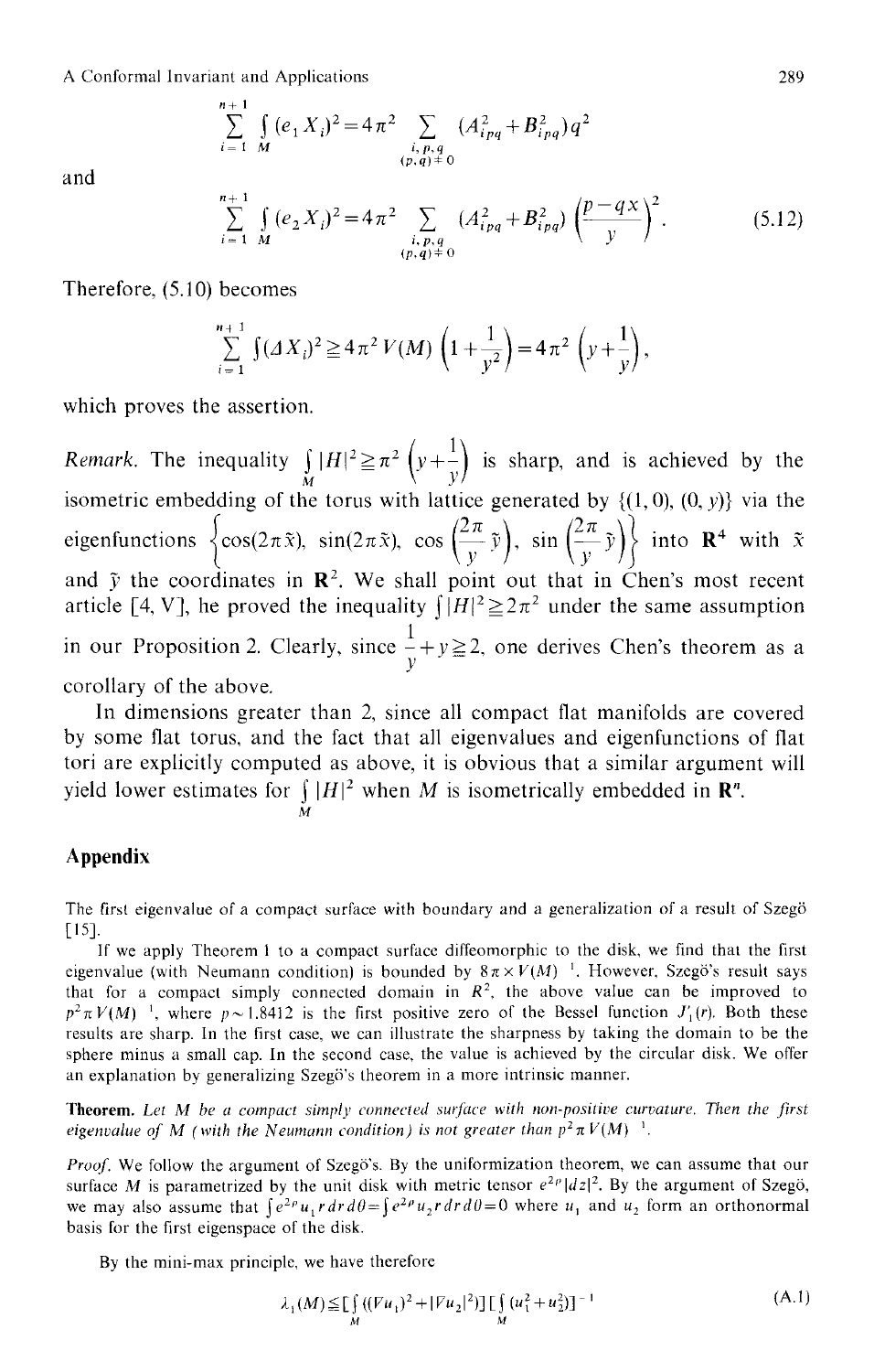As the Dirichlet integral is invariant under conformal change,

$$
\int_{M} (|Vu_{1}|^{2} + |Fu_{2}|^{2}) = \int_{D} (|Vu_{1}|^{2} + |Fu_{2}|^{2})
$$

$$
= p^{2} \int_{D} (u_{1}^{2} + u_{2}^{2}). \tag{A.2}
$$

On the other hand, as  $u_1^2 + u_2^2$  depends only on r,

$$
\begin{split}\n\int_{M} (u_1^2 + u_2^2) &= \int_{0}^{1/2\pi} \int_{0}^{2\pi} (u_1^2 + u_2^2) e^{2\rho} r \, d\theta \, dr \\
&= \int_{0}^{1} (u_1^2 + u_2^2) \left( \int_{0}^{2\pi} e^{2\rho} r \, d\theta \right) dr \\
&= (u_1^2 + u_2^2)(1) \int_{0}^{1/2\pi} \int_{0}^{2\pi} e^{2\rho} r \, d\theta \, dr - \int_{0}^{1} \frac{\partial}{\partial r} (u_1^2 + u_2^2) \left( \int_{0}^{r/2\pi} \int_{0}^{2\pi} e^{2\rho} t \, d\theta \, dt \right) dr.\n\end{split} \tag{A.3}
$$

We claim that

$$
\int_{0}^{r} \int_{0}^{2\pi} e^{2\rho} t \, d\theta \, dt \leq r^2 \int_{0}^{1} \int_{0}^{2\pi} e^{2\rho} t \, d\theta \, dt.
$$

In fact,

$$
\frac{d}{dr} \left[ \left( \int_0^r \int_0^{2\pi} e^{2\rho} t \, d\theta \, dt \right) r^{-2} \right] = r^{-1} \int_0^{2\pi} e^{2\rho} \cdot d\theta - 2r^{-3} \int_0^r \int_0^{2\pi} e^{2\rho} t \, d\theta \, dt
$$
\n
$$
= r^{-3} \int_0^r t^2 \left( \frac{d}{dt} \int_0^{2\pi} e^{2\rho} d\theta \right) dt.
$$

Our claim will be a consequence of

$$
\frac{d}{dr} \int_{0}^{2\pi} d\theta \ge 0.
$$
\n(A.4)

This follows from the fact that M has non-positive curvature which implies  $\frac{d^2}{dr^2} \int_0^a e^{2\rho} d\theta \ge 0$ . Note that by regularity,  $\frac{d}{dr} \int_{0}^{2\pi} e^{2\rho} d\theta|_{r=0} = 0$ . Hence we have proved our claim and inequality  $(A.3)$  implies that

$$
\int_{M} (u_1^2 + u_2^2) \ge \left(\int_0^1 \int_0^{2\pi} e^{2\rho} r \, d\theta \, dr\right) \left[ (u_1^2 + u_2^2)(1) - \int_0^1 \frac{\partial}{\partial r} (u_1^2 + u_2^2) r^2 \, dr \right]
$$
\n
$$
= \pi^{-1} \left( \int_0^1 \int_0^{2\pi} e^{2\rho} r \, d\theta \, dr \right) \int_D (u_1^2 + u_2^2).
$$

Putting this inequality into (A.1) and (A.2) we conclude that  $\lambda_1(M) \leq p^2 \pi V(M)^{-1}$ .

### **References**

- 1. Berger, M.: Sur les premières valeurs propres des variétés riemanniennes. Compositio Math. 26, 129-149 (1973)
- 2. Berger, M., Gauduchon, P., Mazet, E.: Le spectre d'une vari6t6 Riemannienne. Lecture notes in math., vol. 194. Berlin-Heidelberg-New York: Springer 1971
- 3. Bleecker, D., Weiner, J.: Extrinsic bounds on  $\lambda_1$  of  $\Lambda$  on a compact manifold. Comment. Math. Helv. 51, 601-609 (1976)
- 4. Chen, B.Y.: On the total curvature of immersed manifolds I-V. Amer. J. Math. 93, 148-162